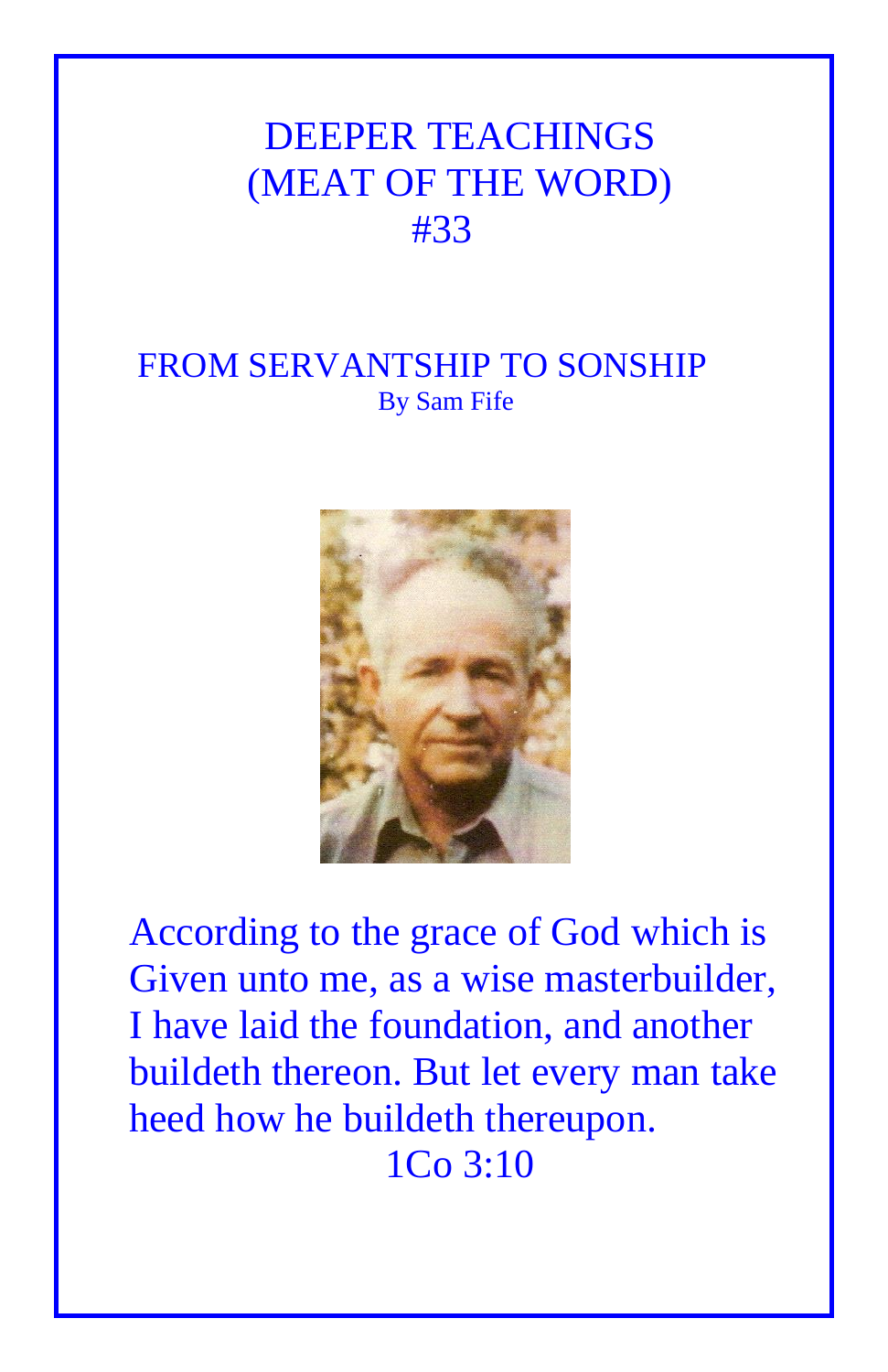## **FROM SERVANTSHIP TO SONSHIP By Sam Fife**

## COLOSSIANS 2:6:

 As ye have therefore received Christ Jesus the Lord, so walk ye in Him. None can understand this statement except those who are ready to enter into Sonship. For those who are at a lesser level in their Christian growth, the phrase "So walk ye in Him," will be too much for their understanding. For the Books of Ephesians and Colossians are God's Sonship books in the New Testament and hard to be understood by spiritual teenagers.

 A close study of the Word of God reveals that there is food there for babes in Christ, food for children of the teenage stage and then food for Sons, or those who are ready to enter into Sonship. The Gospels and the book of Acts are the books the Spirit usually leads us to when we are babes. There we find such simple statements as, John 3:16 and Acts 16:31, "Believe on the Lord Jesus Christ and thou shalt be saved, which are easy to be understood. Then for the children who are growing up into the teen-age stage, we have First Corinthians, with its glorious experiences of the gifts of the Spirit. It is a tragic fact that the Church of today imagines that the experience of the Baptism of the Spirit and the gifts of the Spirit are the ultimate in Christian revelation and experience. The truth is the Apostle Paul made it very clear in his epistle to the Corinthians that the experience of these things was yet but a childish stage in our Christian growth. For in the first chapter of his epistle he said to the Corinthians, "I thank God that you come behind in no gift, in all utterance, and in all power." Yet in the third chapter he said, "But I cannot speak unto you as unto spiritual but as unto carnal, even as unto babes in Christ."

 Think of it, here were Christians who came behind in no gifts of the Spirit. In all utterance and all power. They had tongues, prophecy, gifts of healing and miracles operating in their midst and yet Paul through the Spirit said they were yet but carnal babes whom he could not teach the deeper truths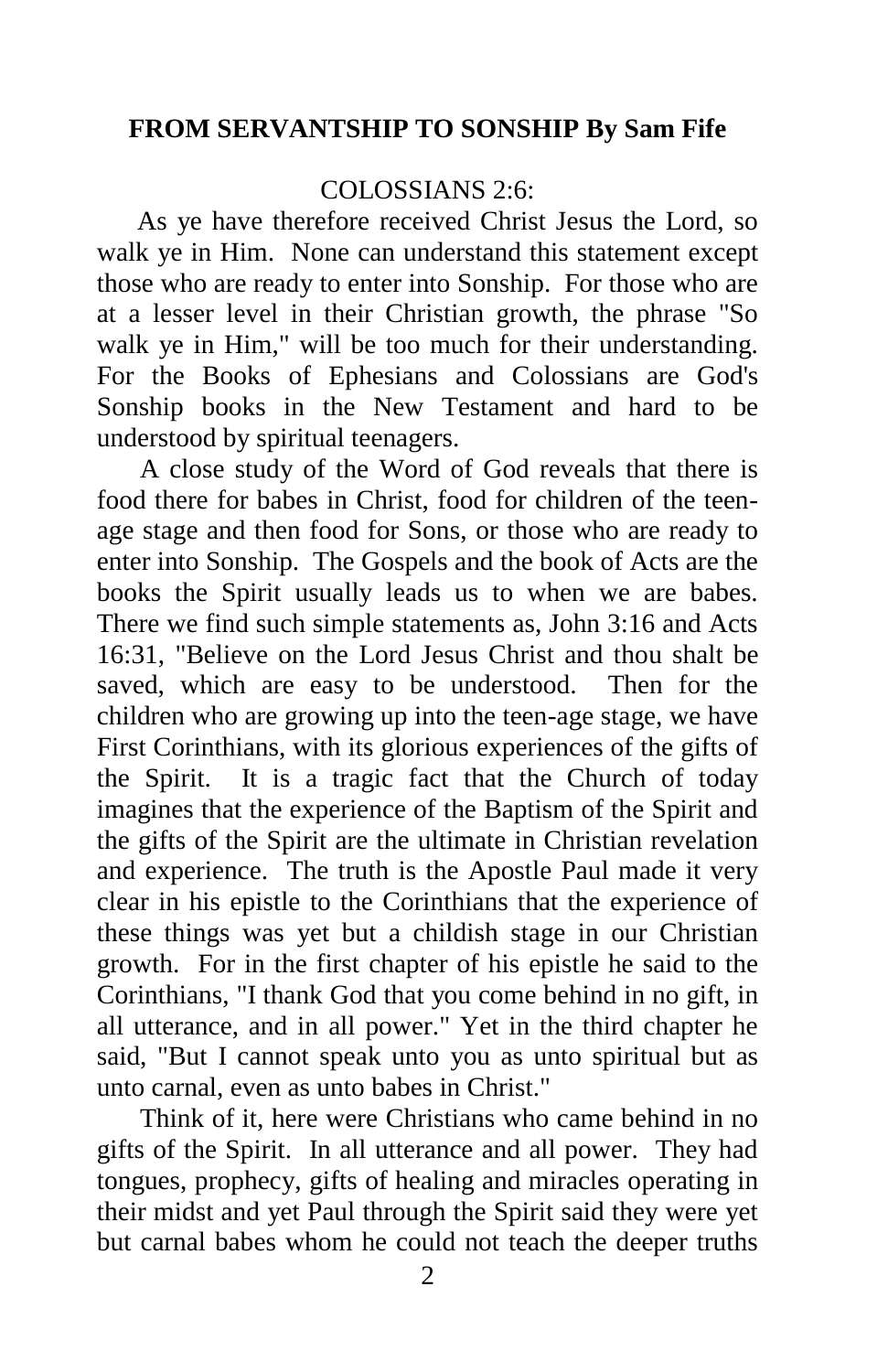of the Spirit. He said, he spoke wisdom among those who were mature, but he could not speak wisdom to the Corinthians for they were yet carnal and walked as men. Then in First Corinthians 3:3 he revealed that they were yet carnal, because there was yet strife and division among them. Anyone who can see with the discerning eye of the Spirit the total Church picture today, can surely see that this is about the point the Church has been brought to in their growth and understanding in Christ. For sixty years the Spirit has been poured out across the earth in the great Pentecostal revival. Now in the last ten years it has reached into every old-line denomination and their ministers have received the Baptism of the Spirit, and they also are speaking in tongues, prophesying, operating in gifts of healing, miracles, word of knowledge and wisdom. Truly it must be said of them also that they come behind in no gift, in all utterance and all power.

 But it must also be said of them, all Pentecostals and denominationalists alike, that God cannot speak to them as unto Spiritual but as unto carnal, even as unto babes, for they are yet carnal and walk as men.

And the great mark of their carnality and childishness is the same today as it was in the Corinthian Church. It is the fact that they are still divided. There is yet strife and division among them. Whereas before, you heard of Baptists and Methodists, Episcopalians and Pentecostals, the only change is that now you hear of Spirit-filled Baptists, and Spirit-filled Methodists, Spirit-filled Episcopalians and Spirit-filled Pentecostals. They are still divided into the same old camps and even the Pentecostals are divided into their sectarian camps, and one saith, "I'm Assembly of God," and another saith, "I'm Church of God," and another, "I'm Pentecostal Church of God," and another, "I'm Jesus Name Church of God." The Independents across the earth in their tents and crusades use their truth and their gifts to try to separate the people of God from the bondages they are in and separate them unto themselves and their ministries and kingdoms.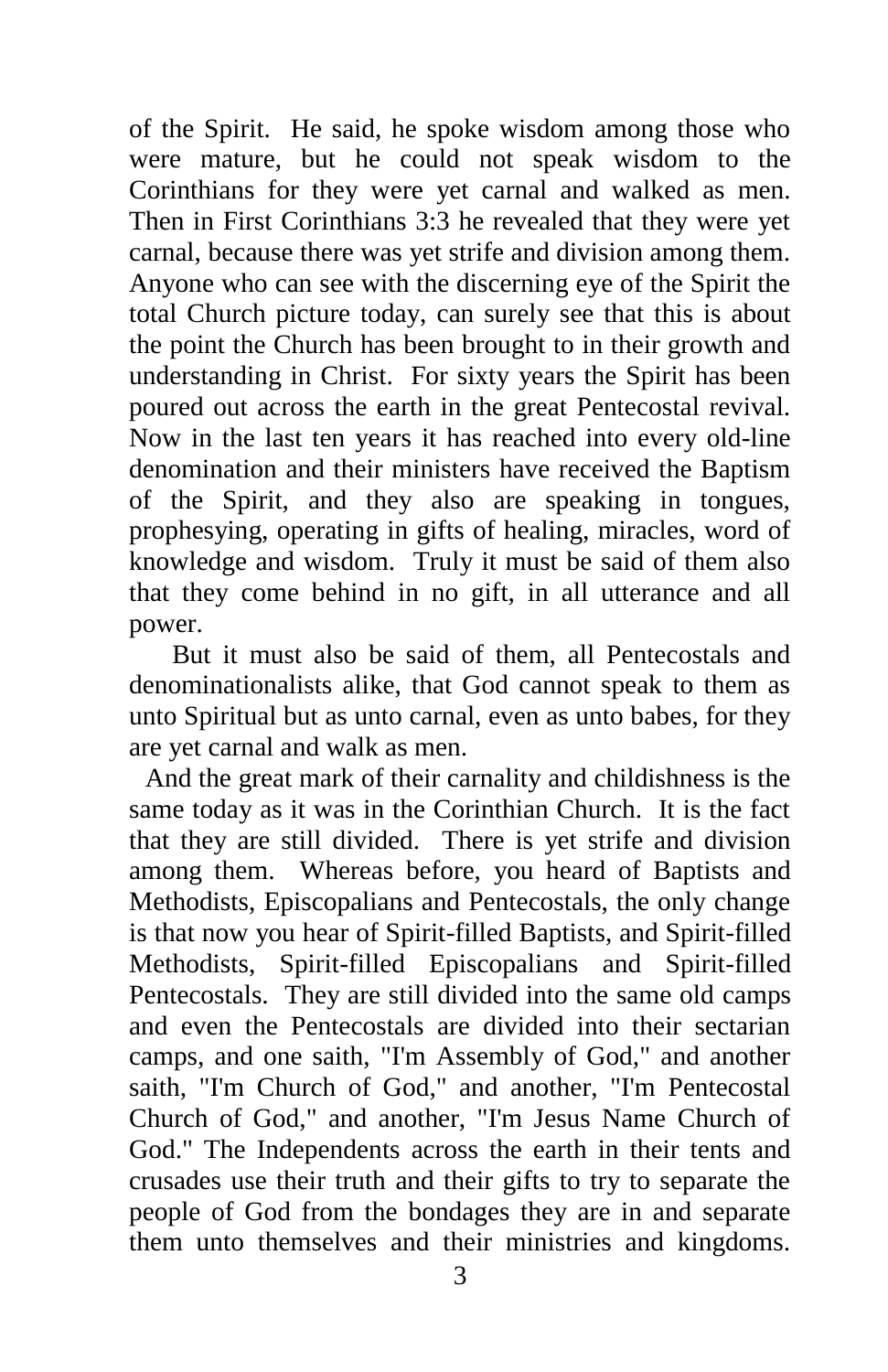And all are yet branded by the Word of God as being yet carnal, for where there is yet strife and division among them they are yet carnal and walk as men in the flesh. As long as there is yet one ounce of denominational, sectarian divisionism in them, they are yet but carnal babes using the precious Word of God and gifts of God to divide the sheep of God unto themselves. And the independents who have broken from the organizations who seek to divide men unto their independent ministries are yet but walking in division also.

 Until we are spending ourselves to fulfill the prayer of Jesus, when He prayed: "Father, I pray that they all may be one as you and I are one," we are yet carnal. We have not discerned the Lord's body. They have no revelation that we are the body of Christ and members one of another and though we be Jew or Greek, bond or free, Baptist or Pentecostal, white or black, red or yellow, and though we be at different levels of growth and understanding we are yet all baptized by one Spirit into one body and we cannot live the life of God separated and divided from one another. We must become one so that the body can be fitly compacted by that which every joint supplies as says Ephesians 4:16.

 Therefore, no matter how big one's organization is, or how many gifts one has, or how big their tent is, or how many miracles they have seen in their ministries, until they have been delivered of their divisionism and discerned the Lord's body and are seeking to fulfill the prayer of Jesus that we be one, they are yet but carnal babes in the Kingdom of God. God will never be able to speak the great Sonship wisdom that is in the Sonship books of Colossians and Ephesians to them.

 It is an interesting fact that Ephesians and Colossians were the two of Paul's epistles that were not written to deal with problems in the Church, but only to unveil the deeper mysteries of Christ. The Galatian children had the problem of the Judaizers and were going back into the legalism of Moses' law. The Corinthians had all kinds of problems: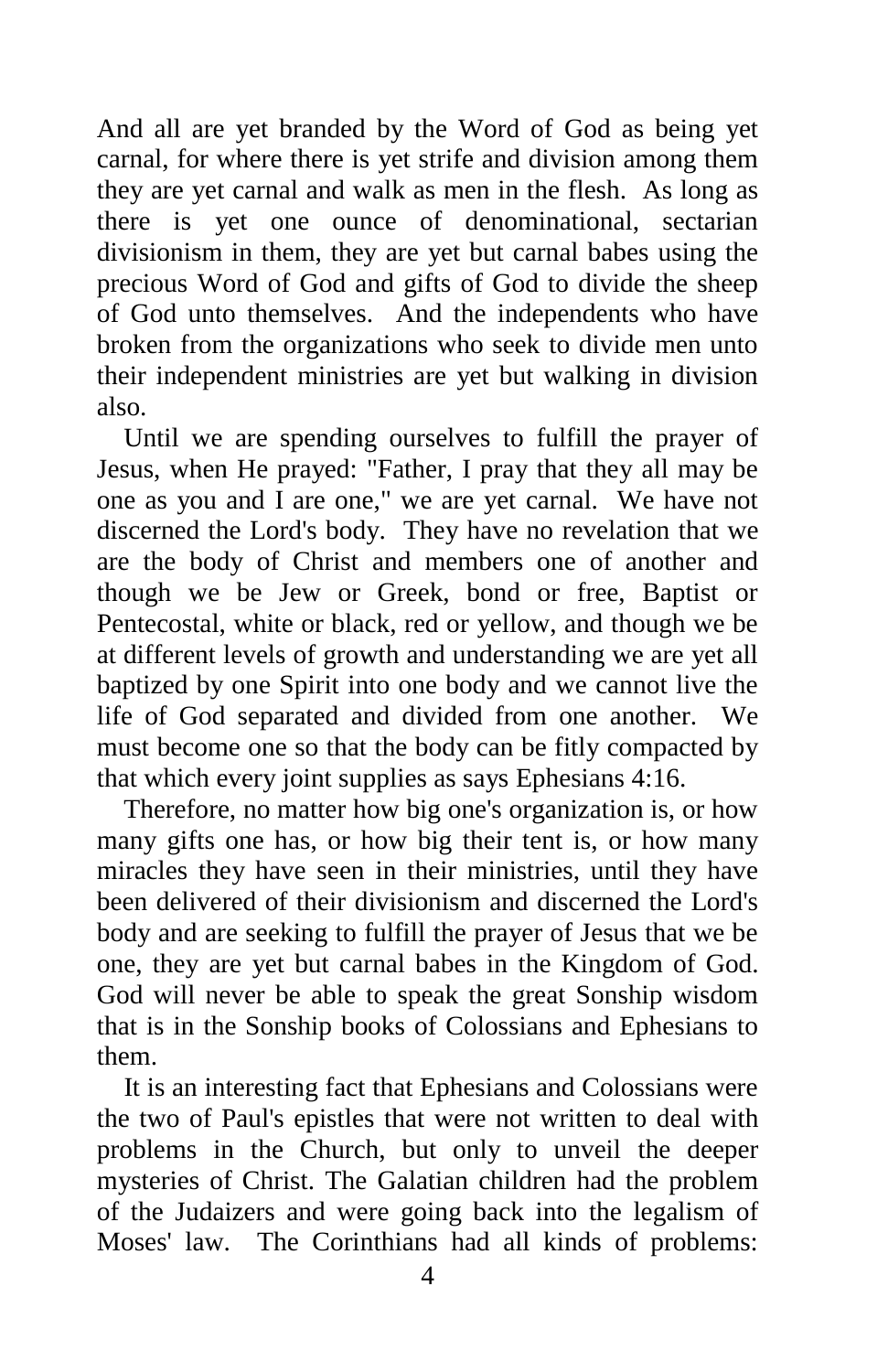problems about following preachers, problems about marriage, about fornication, about misuse of spiritual gifts. Paul had to use up his whole epistles ministering to their problems, and he could not go on to speak deeper wisdom to them until he got the children's problems straightened out. But when he wrote to the Colossians and Ephesians he did not have to take time to deal with their problems, he could spend his whole epistle speaking the deeper wisdom of God.

 Thus it is in the Church today. The teenagers always have problems. They are always fussing about which is the true church or the proper method of Baptism, or over their doctrine. And as long as there is yet strife and division among them, God will never be able to speak to them as unto mature, the wonderful Sonship wisdom found in Ephesians and Colossians and particularly in this glorious statement, in our scripture text for this message, "As you have received Jesus Christ the Lord so walk ye IN Him."

 If those who read this Word have hearts that are turned toward Sonship, then look at the first part of this glorious Word with me and let God speak its glory to you.

## AS YOU HAVE RECEIVED CHRIST JESUS THE LORD

Open your heart and receive understanding, dear Son of God. You have received into you Christ Jesus the Lord. You have not received your old, natural self, you have received Christ Jesus the Lord. If your name is John, you have not received John, he is dead. You have received Christ Jesus the Lord. Even as Paul said, "I (the old Paul) am crucified with Christ, nevertheless I live, yet not I but Christ liveth in me." Paul said the old Paul was dead, nevertheless he lived, but the one that now lived was not Paul, but Christ living in him. Paul was dead. Even so it is with you, John is dead, nevertheless you live, but the One now living is not you, but Christ living in you, for you have not received John with all his old, weak, fleshy limitations, but you have received Christ Jesus the Lord. I have not received Sam, with all his old weaknesses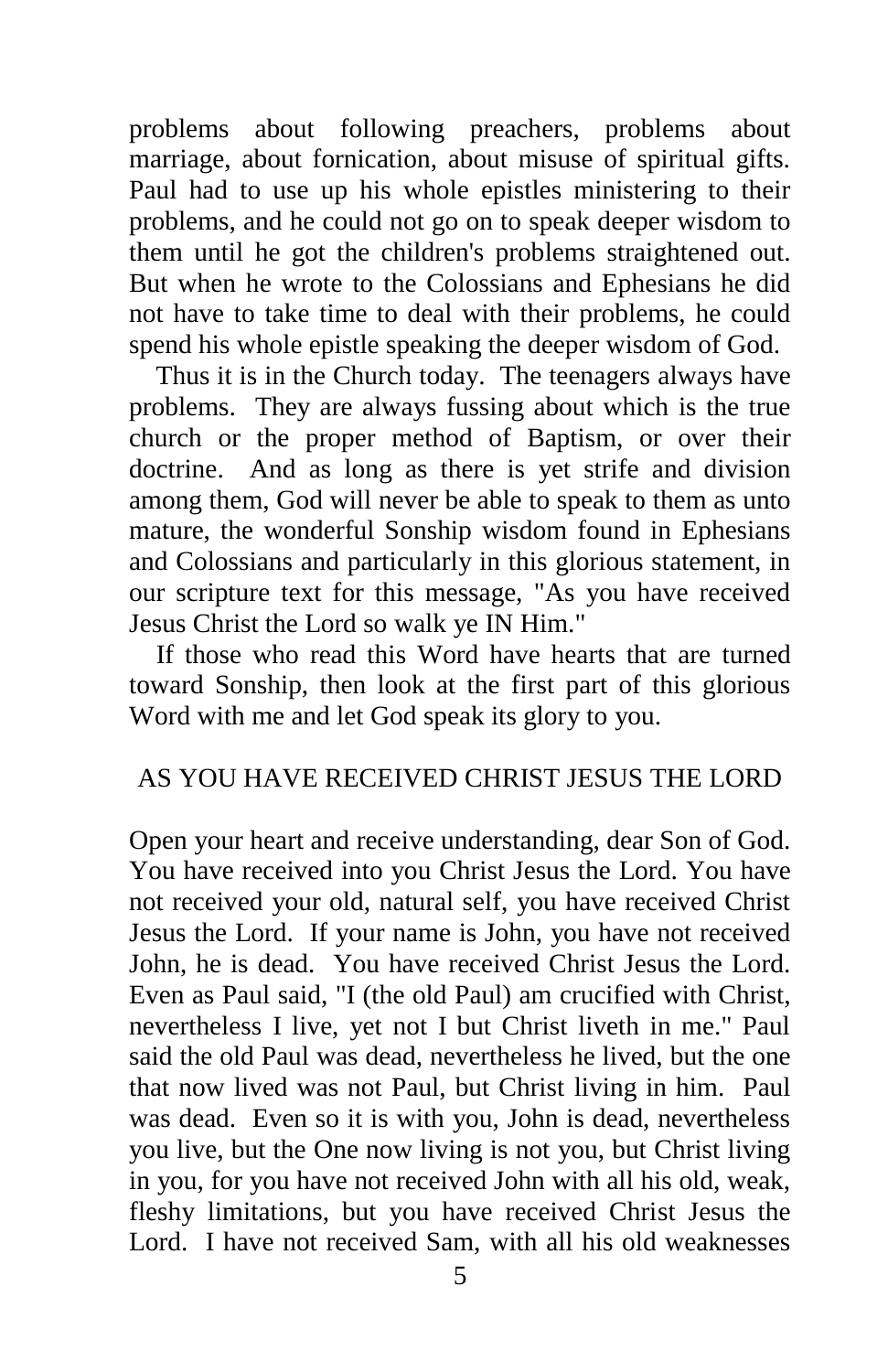and fleshiness, I have received into me and you have received into you, Christ Jesus the Lord. Not just Christ Jesus, but Christ Jesus the Lord. Who is Lord over all. Lord over sin, Lord over sickness, Lord over sorrow. This is who we have received in us and our old man is dead, therefore we ought to cease walking in our old man with all his weaknesses and as we have received Christ Jesus the Lord, we ought to walk in Him. - In His Truth, in His Love, in His Power. So often we hear Christians say, "After all, I'm still human, you know." This is a lie from the pit. We who have been born again of the Spirit of God are not human, we are superhuman. We are not the natural man, we are the supernatural man. We are not the old Adam, we are the new Adam. We are not the old creation man, we are the new creation man. We have had a supernatural birthing from above and we are a new creature. If any man be in Christ, he is a new creature, old things have passed away, all things have become new, saith the Scripture. Pentecostal ministers used to take the Scripture and apply it to outward changes. They said it means the ladies stop cutting their hair and wearing make up and start to wear long sleeve dresses. It has nothing to do with that fleshy foolishness, it means if any man be in Christ he is a new creation, a new creation man, birthed supernaturally from above. And all his old, weak human limitations have passed away and all things have become new, because he has now received Christ Jesus the Lord. Therefore we are to cease walking in the old man that we were with all his weak human limitations and walk in Him whom we have received, who has no limitations.

So few of us have a full understanding of that Word, walk ye in Him. It means live in Him. In order that our readers might fully understand it we need to share with you the four stages of our Christian growth. They are:

1. Servantship 2. Discipleship 3. Friendship 4. Sonship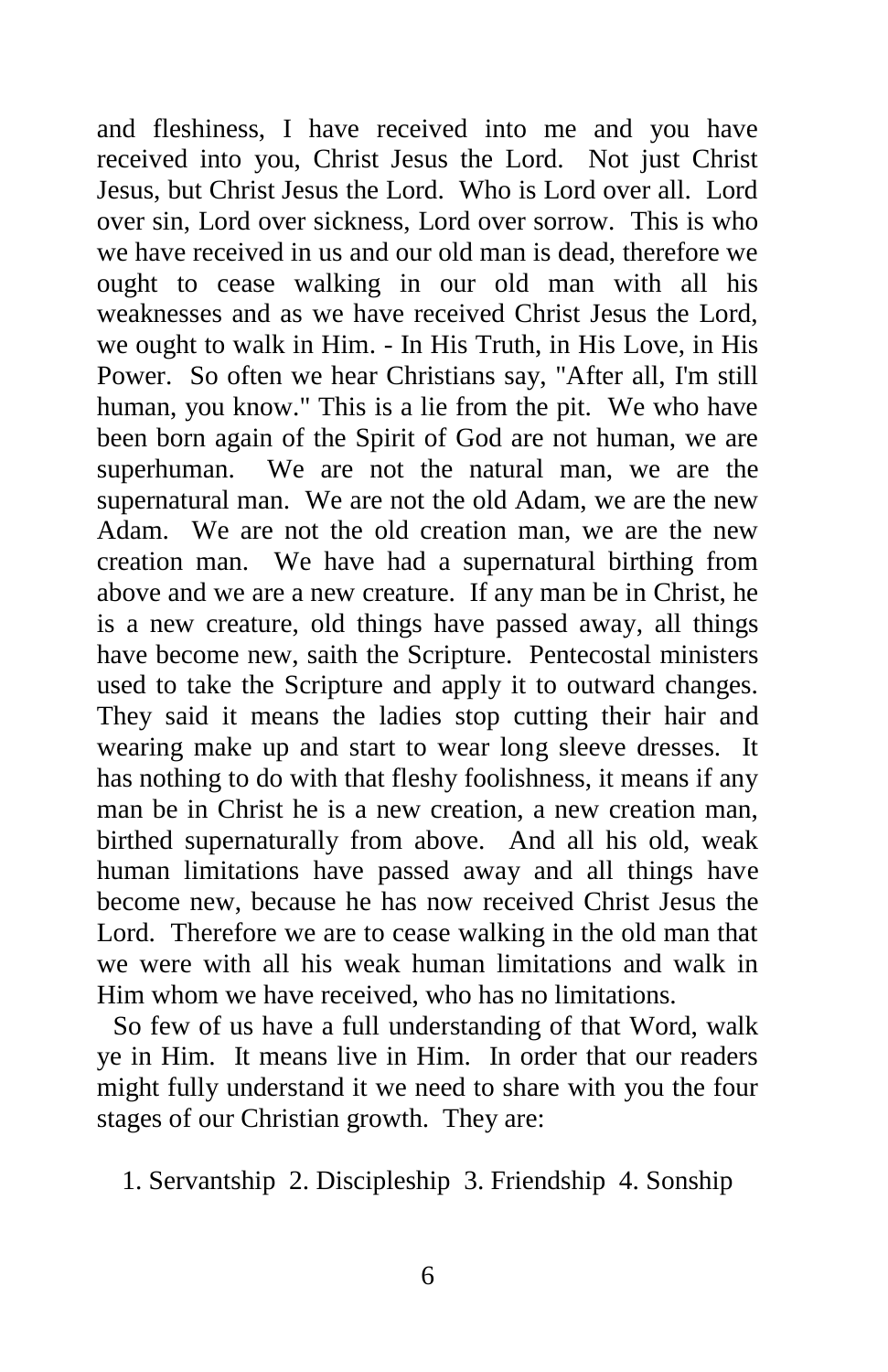We can certainly find all four of these things revealed to us in the Scripture. The first is Servantship, the baby stage, where, when we are first born again we see ourselves as servants of God and we call ourselves servants of God. This is because we only have servantship revelation, the revelation of law. This is also what I call the Baptist stage because our dear Baptist brethren only minister in the area of soul winning or birthing babies, which is wonderful, but they never go on into the Baptism of the Spirit, gifts of the Spirit and Sonship, therefore they never get beyond servantship revelation.

 When we are born again as babes in Christ, we enter into the servantship stage and at this stage all we ever hear is work for God, work for God, work for God. When I was a young Baptist preacher in Seminary that is all I ever heard, work for God, and I soon found myself running so that I worked up my stomach ulcers and wore myself out physically. I was going to Seminary eight hours a day, visiting on the Church field every night, then studying until 1 and 2 o'clock a.m. I became so very weary that one day I was driving down the road in my car and fell asleep at the wheel, ran through a stop sign and hit another car, and almost got killed.

 Those who move on this level of servantship revelation have a saying that sounds very good to the babe in Christ. It is, "You are saved to serve" This sounds very good to the babe in Christ who does not know any better, but in fact it is far from the truth. It is gross error. We are not saved to serve. Our Father did not call us out of the world and save us to be His servants throughout Eternity. He created us and called us and saved us to be Sons with whom He might have fellowship throughout Eternity.

## SERVANTSHIP FAITHFULNESS VERSUS SONSHIP FAITHFULNESS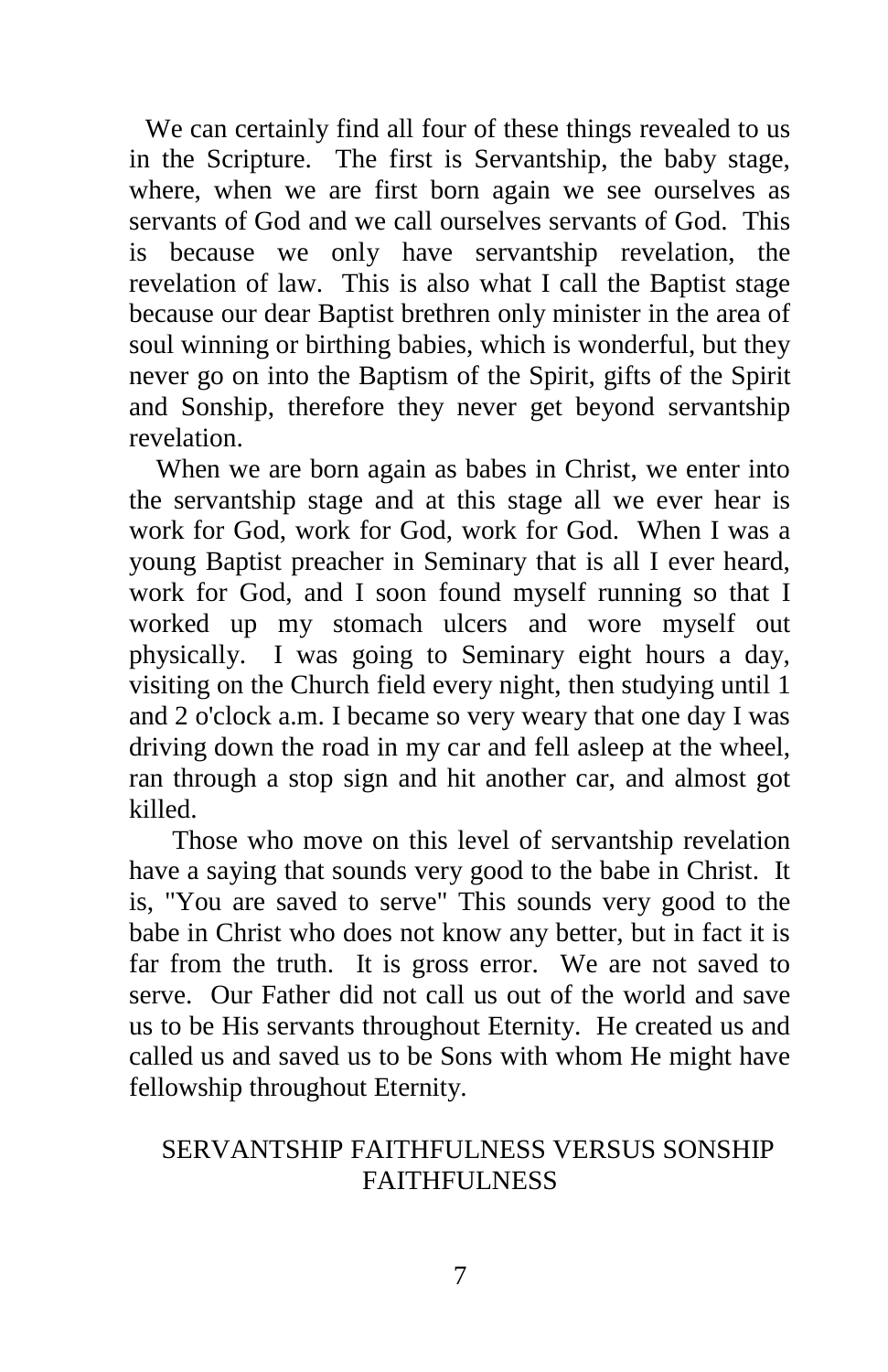When we are babes and we have only servantship revelation, we manifest only servantship faithfulness. But there is a great difference between faithfulness as a servant and faithfulness as a Son, Moses demonstrated servantship faithfulness but Jesus demonstrated Sonship faithfulness.

 Moses was faithful in all his house as a servant, but Christ was faithful as a Son over His own house (Hebrews 3:5-6). There is a vast difference in faithfulness as a servant in the house and faithfulness as a Son over the house. Moses only demonstrated servantship faithfulness, for he was not perfectly faithful. He fell short of perfect obedience when God told him to speak to the rock and he smote it instead. But Christ was faithful as a Son over the house and He demonstrated perfect obedience even unto the death of the cross.

 You and I dear reader, do not live in Moses' day, the day of servantship revelation. We live in Christ's day, the day of Sonship revelation. Therefore, we are responsible, not for servantship faithfulness but for Sonship faithfulness. Moses could never be anything but a servant, for he only had servantship revelation. The revelation of law, Sonship revelation did not come until Jesus came, nineteen hundred years ago.

 Even so, those who never go beyond the letter of the law revelation today can never be anything but servants and manifest only servantship faithfulness, for they have only servantship revelation. Let us illustrate the difference between servantship faithfulness and Sonship faithfulness.

 Here is a man who has a great business, and he has a servant working for him in that business. That servant is only working for a reward. He cares not for the business. He is only working for his wages that he is going to receive on Saturday night. And he is only going to do just enough work to get those wages and not one whit more. Not only that, the Lord of the business must hire a foreman or superintendent to watch over him to be sure he does that much, for he is but a servant working for his reward and he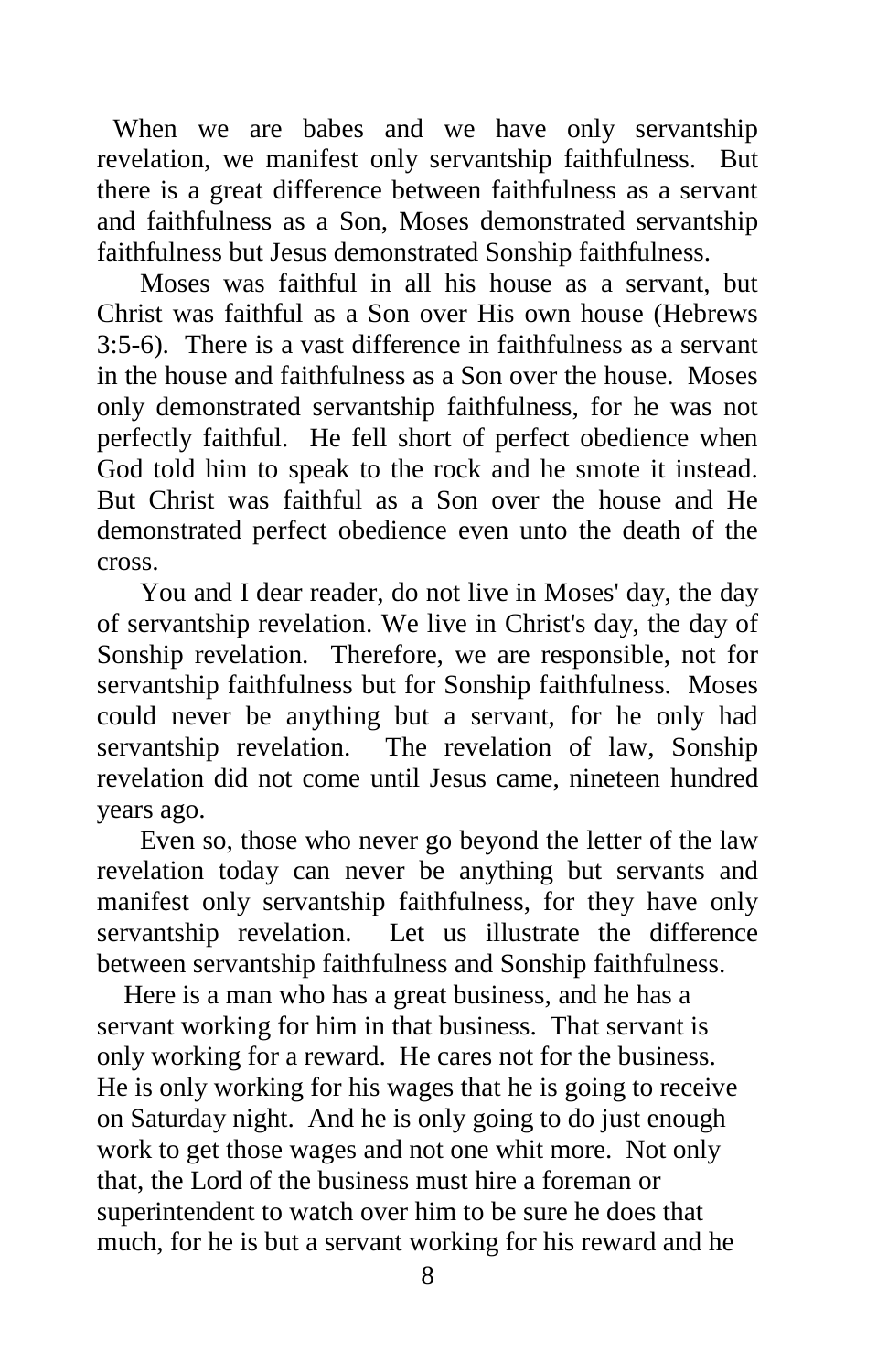is only going to demonstrate servantship faithfulness. But when you have a son over the house, he knows he is the heir to the business, he works shoulder to shoulder with his father, not just for rewards but because he is a son and he

shares his father's concern for the business. You will find him working late into the night, long after the regular working hours, and early in the morning before the regular working hours, his faithfulness will be far greater than that of a servant because he is a son over the house.

This is why you only see servantship faithfulness in the Churches of the land today. Because the preachers have only preached servantship revelation, there has been no Sonship revelation. Therefore the people see themselves as servants and they are only working for their rewards they are going to receive in Heaven someday and they are only going to do enough to get those rewards. Therefore God has to have a pastor (superintendent) watching over them and begging them and carrying on visitation programs to drag them to Church, and sticking an offering plate under their nose to get them to give to God; all because they are never going to manifest anything but servantship faithfulness until someone leads them into Sonship revelation.

 Some time ago, while ministering with us in an all-day meeting, a brother beautifully illustrated the difference between servantship and Sonship faithfulness. He first reminded us that the Scriptures say an heir as long as he is a child differeth nothing from a servant though he be Lord of all. Then he said, "When I was a little boy on my father's farm, though I was the heir I was no different from a servant, concerning faithfulness. For when I saw the fence broken down in the south pasture and all the cattle getting out, I would not tell my father the fence was broken. Because I knew he would make me go fix it, and I did not want to have to fix it. But he said, as the years rolled by, I began to be almost 21 years old, and heir to that farm. That it was not just my father's farm, it was my farm also, and what kind of farm I inherited depended on what kind of care I took of it.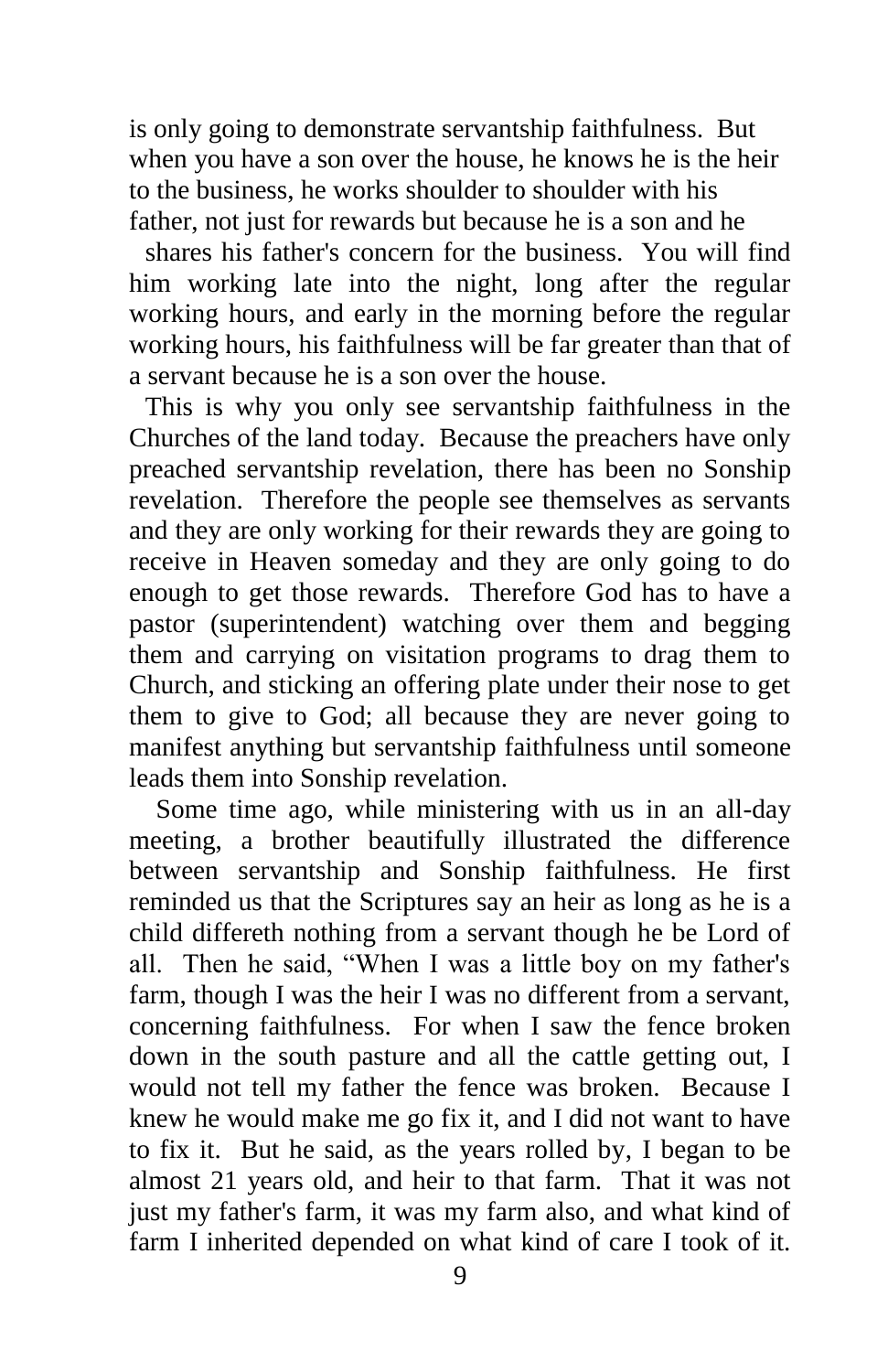Then when I found the fences broken in the south pasture, I did not have to be told to fix it, I would just go fix it because at last I had become a son over the house and was walking in Sonship faithfulness.

There are many heirs to the Kingdom in the Church today who are still children, who differ nothing from servants in faithfulness. When they see the fences broken down and God's sheep going astray they look the other way because they are afraid the Spirit of their Father might call them to mend the fences. But thank God there are some heirs today who are growing into Sonship. Suddenly it has dawned on us that we are the heirs to the Kingdom of God, It is not just our Father's business but our business also, and the kind of Kingdom we inherit depends on how good a care we take of it. Thus when we see the fences broken and God's sheep going astray we do not have to have our Father preach or beg us to mend them. We just plant our feet in the gap and start mending fences. We do not have to have anybody beg us to pray, to preach, to give to the Kingdom of God. We see ourselves Sons of God and we are going to be faithful, not as servants in the house but as Sons over the house. We need no offering plates stuck in front of us to make us give to God. No visitation programs to get us to assemble ourselves together. Our motivation for service is our inheritance in front of us, not the law behind us,

#### DISCIPLESHIP

 For many years as a young Baptist minister I knew only servantship revelation and servantship faithfulness. Then I saw discipleship in the Scripture. I had assumed that since I was a Christian I was already a disciple. But the Spirit showed me from the Scripture that there is a distinct difference between a disciple and a Christian, and not all Christians were disciples.

The word which is translated disciple in the King James Version is but the translation of a Greek word which means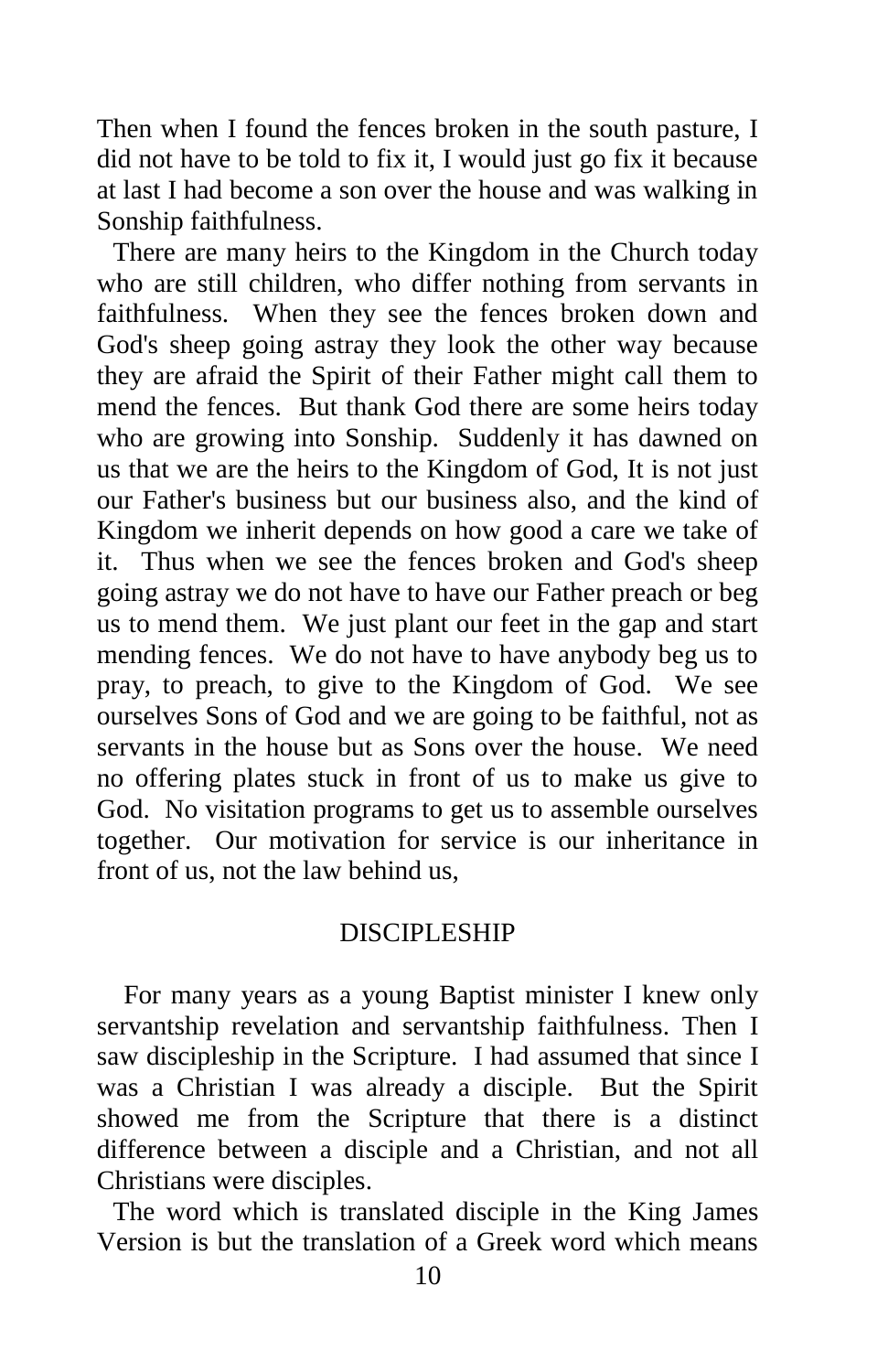"student" or "learner." Certainly all can see that not all Christians are students of Jesus Christ. Many who attend Sunday school and Church only intermittently, do not care whether they ever learn the mind of Christ or not. And many who attend regularly have no concern for learning the mind of Christ.

In Jesus' day the term disciple carried a far greater connotation than most Christians realize. In that day there were many great religious teachers in Israel called Masters. One of the greatest masters was named Hillel, another was Gamaliel, at whose feet Paul sat as his disciple. Because Jesus was not accepted by the Jews as Christ He was considered only another one of the masters.

When one became a disciple of one of these masters, he had to take all that he had and come and lay it at the feet of the master, and move in the house of the master and wherever the master went, if only to the market-place, all the disciples followed behind and the master was continually teaching, a truth here and a truth there.

If Jesus did not say this is what we are called to, we who would be His disciples, then the Bible is wrong. For He said, "Whosoever forsaketh not all that he has and taketh up his cross and followeth Me cannot be my disciple." He said, "Except ye hate your father and your mother and your sister and your brother, yea, and your own life also, you cannot be my disciple." With this as a standard of measurement, how many Christians do you know who are disciples of Jesus?

For some years I walked only in servantship, with only servantship revelation and servantship faithfulness, But then I saw true discipleship in the Scripture. When I did, I left the Seminary and its carnal systems behind, threw away all my books, took all I was and all I had and laid it at the Master's feet, received the Baptism of the Spirit and moved in with the great Teacher, of whom Jesus said, when He comes He will teach you all things and lead you into all truth, even the Holy Spirit. Then He began to teach me twenty-four hours a day. He taught me about divine healing, He taught me about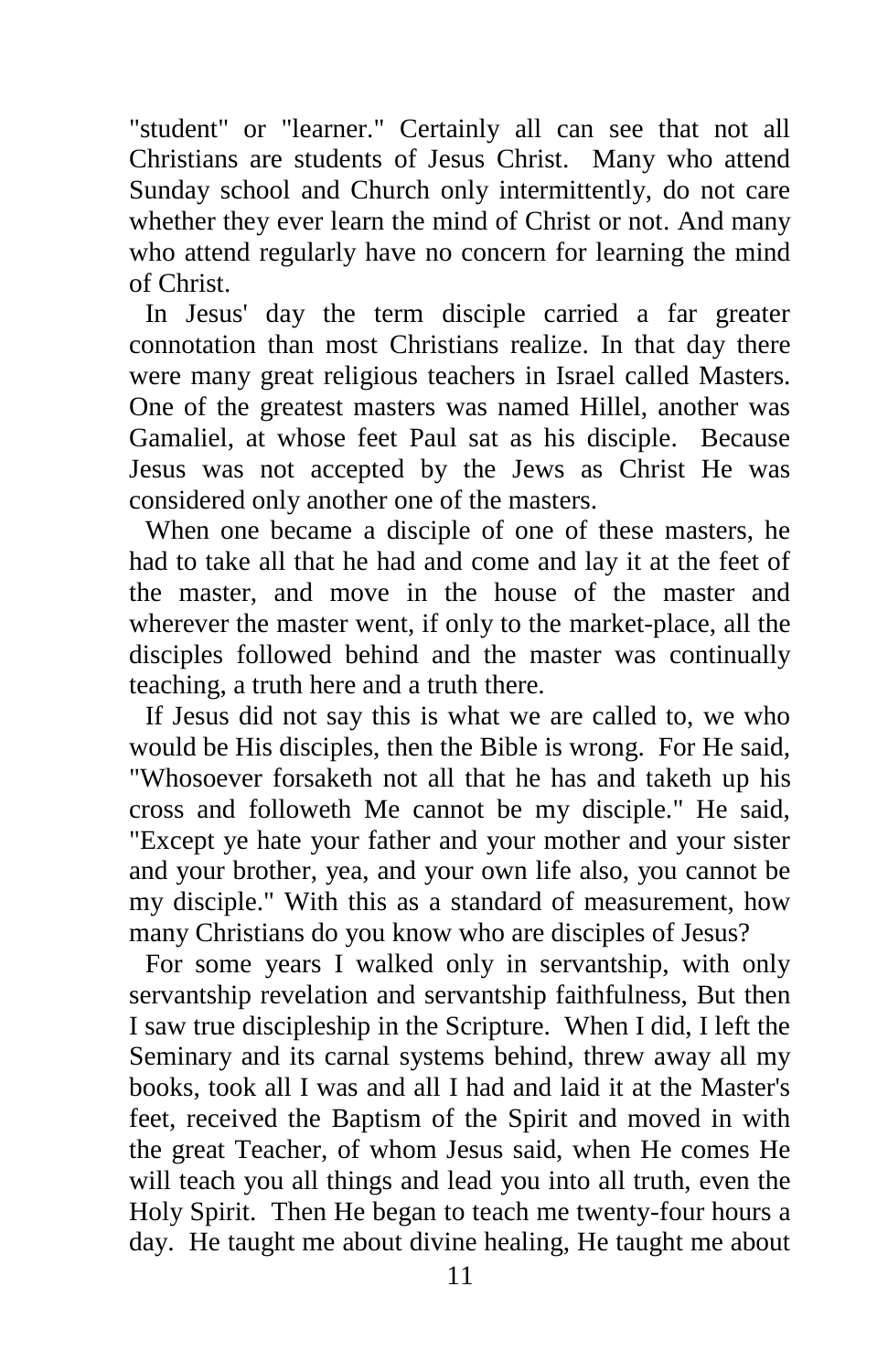the gifts of the Spirit, casting out devils and He began to teach me about God's Eternal plan for the perfecting of the Saints. Ephesians 4: 11, "He gave some, apostles; and some, prophets; and some, evangelists; and some, pastors and teachers: For the perfecting of the Saints, for the work of the ministry, for the edifying the body of Christ: Till we all come in the unity of the faith, and of the knowledge of the Son of God, unto a perfect man, unto the measure of the stature of the fullness of Christ."

#### FRIENDSHIP

After the great teacher had taught me my heavenly Father's Eternal plan for His Kingdom, then He showed me friendship in the Scriptures. In John 15:15, after Jesus disciples had been with Him and had been taught by Him for three years, He said to them, "Henceforth I call ye no longer servants but friends, for the servant knoweth not what his Lord doeth but all things I have heard of my Father I have shown unto you," When I saw this I saw that a servant in a business never knows his Lord's plans and purposes for the business. But when Jesus for three years had taught his disciples all the things His Father had shown Him about His purpose for His Kingdom, it was time for them to cease to be servants and disciples and enter into Friendship. Even so when the great Teacher, the Holy Spirit, had taught me my Father's Eternal plan for His Kingdom, it was time for me to enter into Sonship. Let us illustrate this for you. Here is a Lord who had a great business, and he has a servant working for him at his machine; that servant does not know all about his Lord's business. He only knows about his one machine. But he is faithful as a servant. He works hard, he is always on time, he gives the Lord of the business a full day's work, The Lord of the business sees his faithfulness as a servant, and one day lays his hand on his shoulder and says, "Come up higher," He takes him up into a room where there is a great teacher who is commissioned by the Lord of the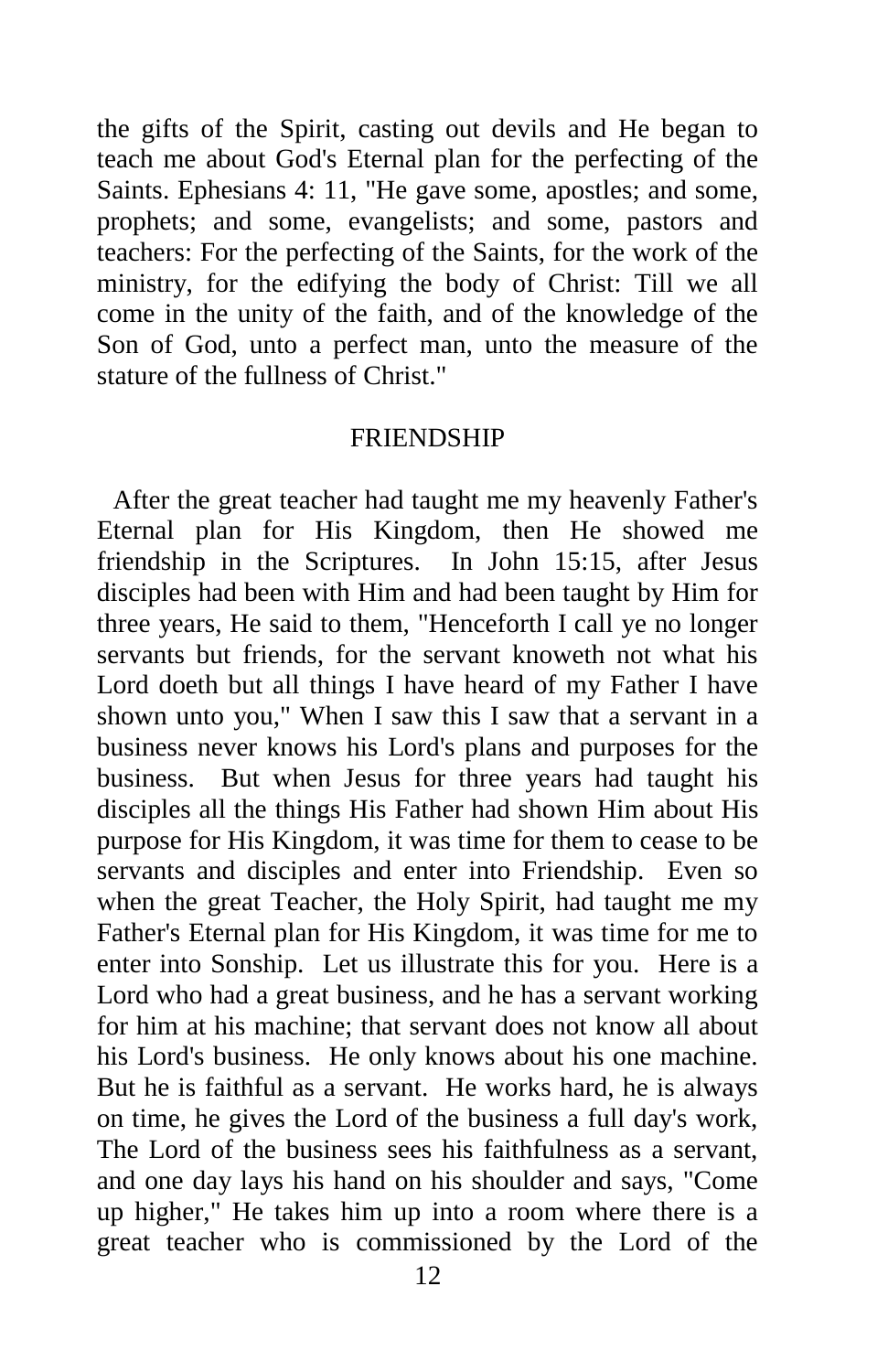business to teach him all about the business and he becomes a disciple. Now he is faithful as a disciple. He never missed school, he is always on time, he studies hard, and he learns all about all his Lord's plans for every department of the business. Then one day the Lord of the business says from henceforth I call you no longer servant, but friend, for the servant knoweth not what his Lord doeth, but I have shown you all things about my business. So he takes him up in the front office and makes him a partner in the business.

Even so, for some years I labored as a servant in my Father's business only knowing one kind of work, soulwining. I was faithful as a servant to the best of my ability. Then one day the Lord of the business said come up higher, and I received the Baptism of the Spirit and He moved me into a special room where the great teacher, the Holy Spirit, began to teach me all about my Lord's business. Even as Jesus said, "He shall take of mine and show it onto you. (John 16:14)

I was faithful as a disciple and when the great teacher, the Holy Spirit, had shown me my Father's plans for His Kingdom, I heard His voice saying come up higher, and I entered into Friendship. There He showed me the glorious Scripture in First Corinthians which says we are laborers together with God. This was a different kind of walk. When we are disciples we walk behind him being taught, but when we enter into Friendship, we walk with God for we are laborers together with God. (I Cor. 3:9)

When I entered into Friendship I thought that was wonderful … the ultimate. He gave me an airplane to fly many thousands of miles across the world and a ministry of feeding and watching over many of His sheep. I was very happy as I thought this was as high as one could go in God. Friend of God laboring together with God. Walking with God. But then I saw it was to the Corinthian Church that Paul said, "We are laborers together with God," and also to the Corinthian Church that he said, "I speak wisdom to those who are mature," that he could not speak to the Corinthians.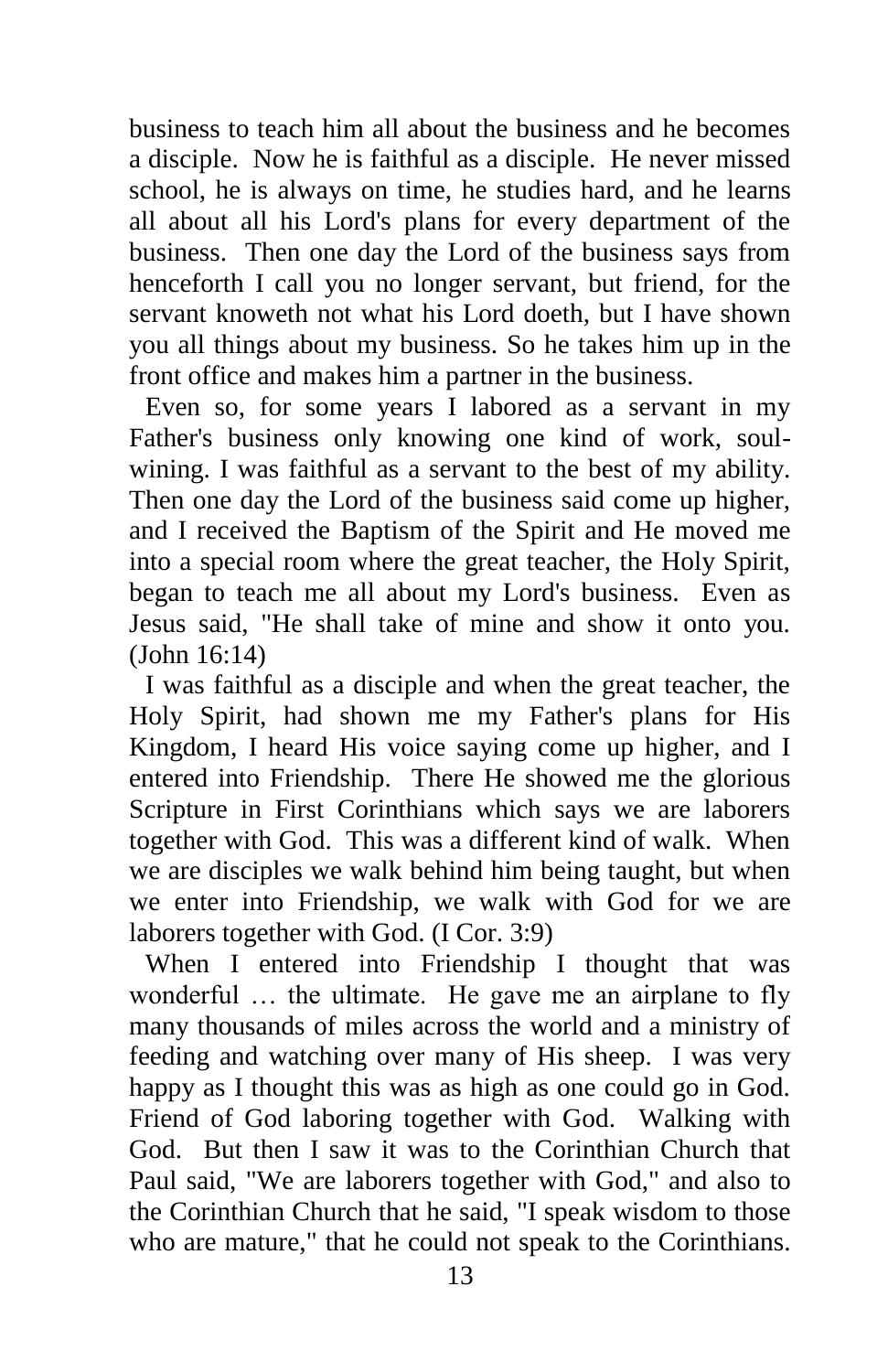Then the Lord took me over into Colossians, the Sonship book, and showed me a higher walk than servantship, discipleship or friendship, in the glorious Word, "As ye have therefore received Christ Jesus the Lord, so walk ye in Him." Here is the walk of Sonship the Lord desires that each of us come to . . . when we are servants we work for God, when we are disciples we walk behind Him being taught, when we are friends we walk with Him, but when we become Sons we walk in Him.

When we are servants working for Jesus we are always beneath Him. When we are disciples we walk behind Him. When we are friends we walk beside Him, but when you are walking beside someone it is still possible to get one step ahead or one step behind and that is where most of us stay. But when we are walking in Him, it is impossible to get one step ahead or one step behind, for we do not move until we are moved by Him.

This is the fullness of the meaning of the Word, "As ye have received Christ Jesus the Lord so walk ye in Him." And this is the walk God is seeking to bring each one of us to , . . . a walk in Him where we do not move until we are moved by Him. Then we will minister life to one another instead of death.

In closing, let us go back to our illustration where the Lord of the great business kept promoting his servant. The truth is, that servant was his own son, heir to the business and Lord of all, but because he was a child he differed nothing from a servant, as the Scripture says, and his Father could not give him his inheritance and put him over the business until he had taught him all about the business and brought him into Sonship. So he started him off on one machine as a servant. When he was faithful as a servant, the Father moved him up into the Discipleship room to learn all about the business. When he was faithful as a disciple and learned all about the business, his Father put him in the front office as friend and partner. When he was faithful in Friendship and partnership, then one day the Father said, "Son, I want to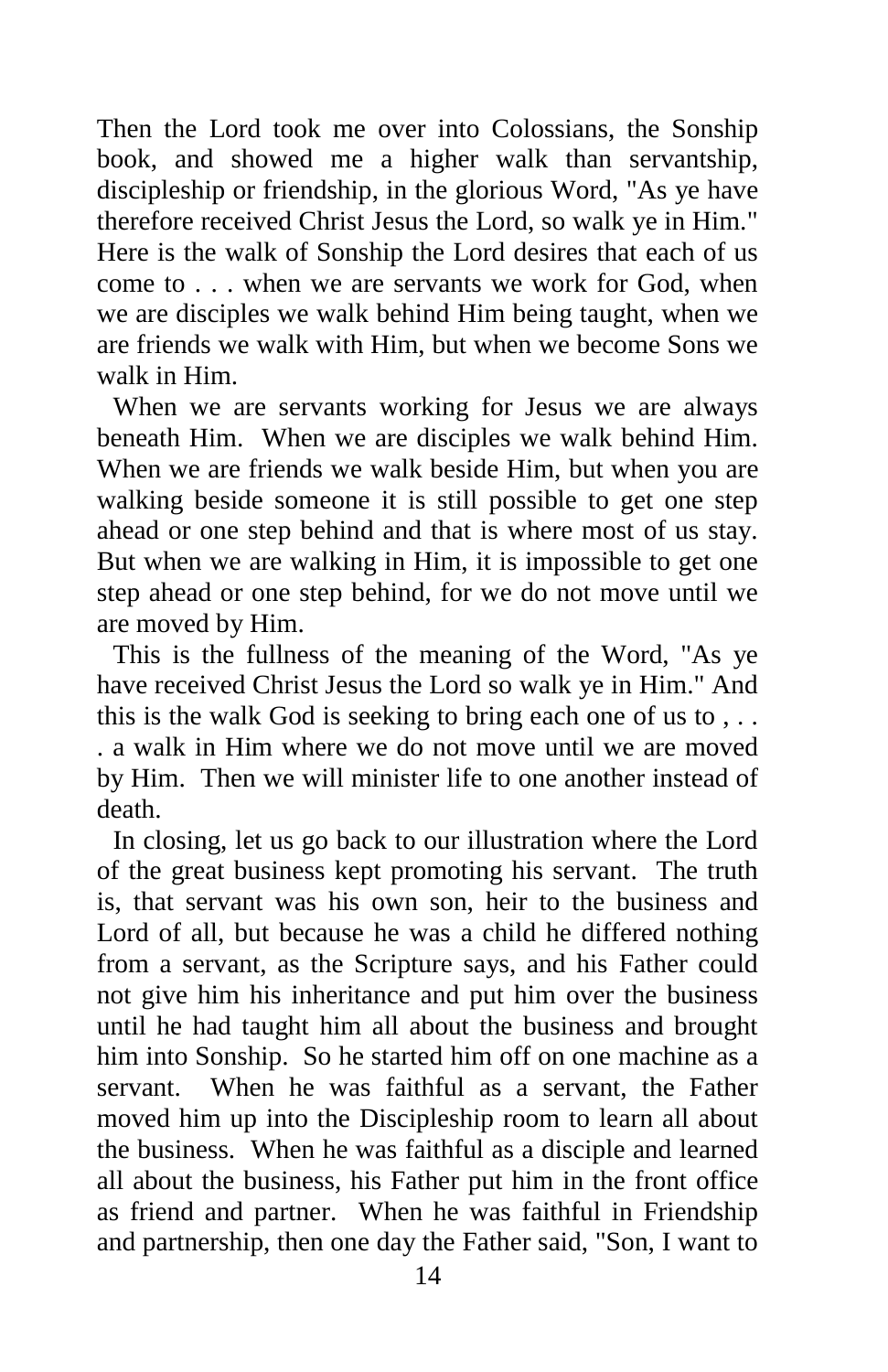retire completely from the business and rest and turn it all over to you, that I might run it all through you. Receive Thou Thine Inheritance." Even so, we are heirs to all that our Heavenly Father has, but Galatians 4:1 and 2 says as long as we are children we differ nothing from a servant, though we be Lord of all. Our Father cannot turn our inheritance over to us until He has taught us all about His Kingdom. Therefore He must start us off as servants, then disciples, then friends, then Sons. And one day our Heavenly Father will turn over to us all His Kingdom and rule, not over us, or with us, but through us as Sons of God, saying, "RECEIVE THOU THINE INHERITANCE."

## STEWARDSHIP IS SONSHIP

Our text for this message is taken from the 16th chapter or Luke, verses 1 and 2.

In this hour when God is moving those of His children who have grown in the Spirit to the point where they are ready to go unto full maturity of Sonship, there are many across the land rejoicing over what is called the "Sonship Message." However, with some who speak of "growing up into Him who is the Head," their vision seems to be somewhat limited. They preach and shout about the power that God is going to give them and riches that God is going to give them. But their entire vision seems to be a concept of getting from God, instead of giving to Him.

This concept has become so pronounced in the minds of many that as one begins to minister on giving, many would be prone to say, "He is not preaching Sonship," However, for those who have a clear vision of the "Sonship message," their concept is entirely opposite to this. To them, the "Sonship message" in its entirety can be summed up in the word . . . "Give."

They are aware that "growing up into Him who is the head" means a step by step surrendering or giving over to Him any and every right to an individual self-life, until they have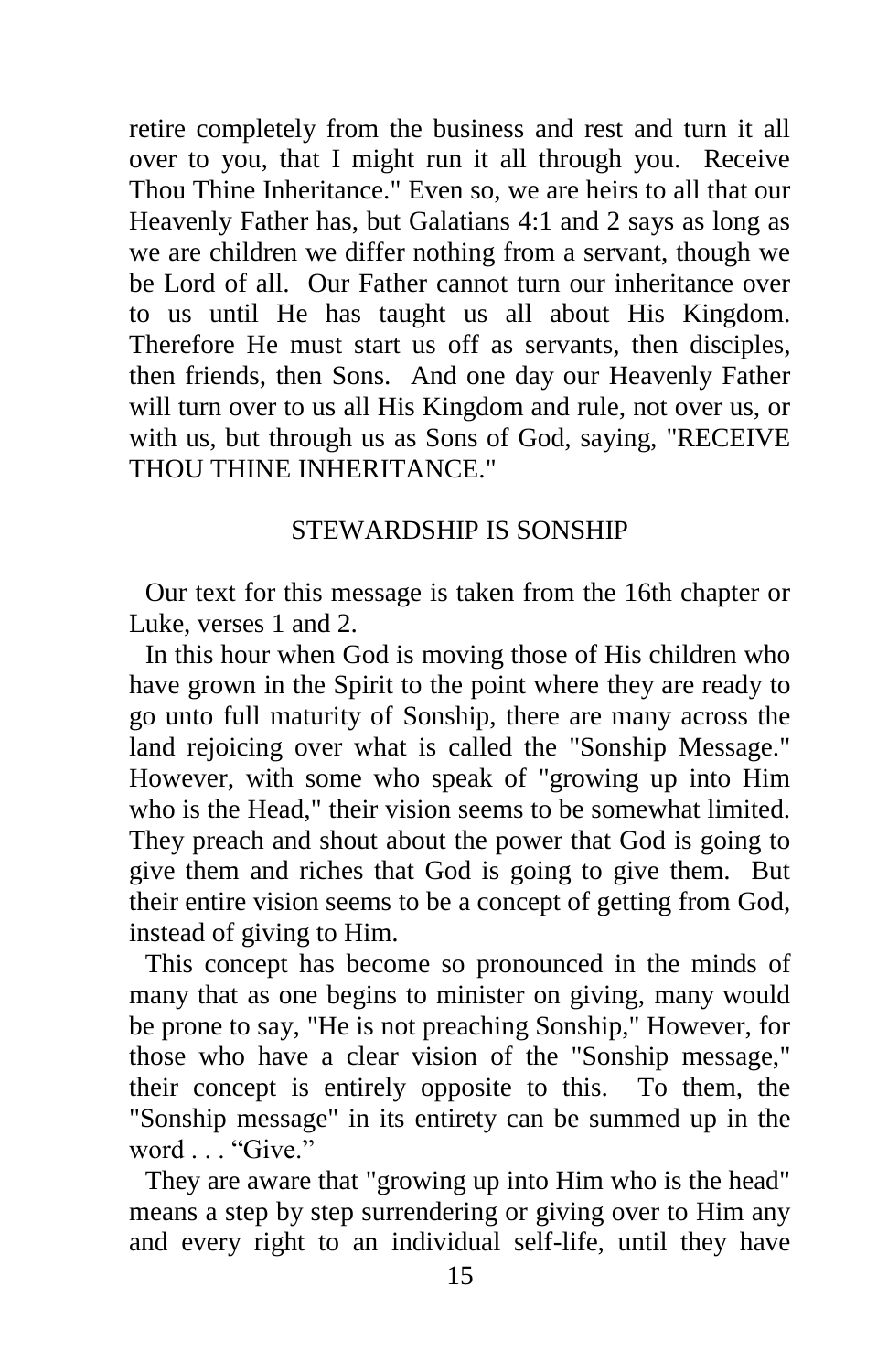become but members of His body, through which He might express His life. They know that only as they give away their self-rights step by step, and become but His body, will there be the power of God flowing through them to conquer the ruling force of this world, so that the kingdoms of this world can become the Kingdoms of our God and His Christ.

 Jesus is our pattern Son. His life, from beginning to end, was a pattern of giving away the self-rights to a life in this world to a giving of Himself more and more to the Father, that He might be but a body through which the Life of the Father might flow into the world.

As a child of 12 years, after visiting the Temple, we read in Luke that Jesus went back to Nazareth and grew in wisdom and stature, and in favor with God and man. That is, He gave away His self-right to play games and have fun as other children of this world do, and gave himself to the Spirit of His Father, to be taught the wisdom of another Life and World which prepared Him for His manifested Son ministry. At the age of 30, He gave up His carpenter's profession and the right to earn money by which He might have purchased a nice home and the comforts of this life, which seems so important to us. He gave Himself to the Spirit of His Father, to be a Body through which the Father's Truth and power might flow into the earth. When the multitudes, who followed Him for loaves and fishes and miracles, wanted to take Him by force and make Him their King, He gave up an earthly throne to be only a Body through which His Father's Life might flow into the earth, that we might all become Kings. He gave and gave, until finally the Father called Him to give the last vestige of the life He had here, which was the death of the cross. And in doing so He took on the new Name or Nature that He speaks of the Revelation saying, "To him that overcometh I will write upon him My new Name." The new Life that He has now with the Father.

And so we see that our road to Sonship is summed up in the word "give." First, giving away our rights to play games and have fun, and giving ourselves to the Lord that we might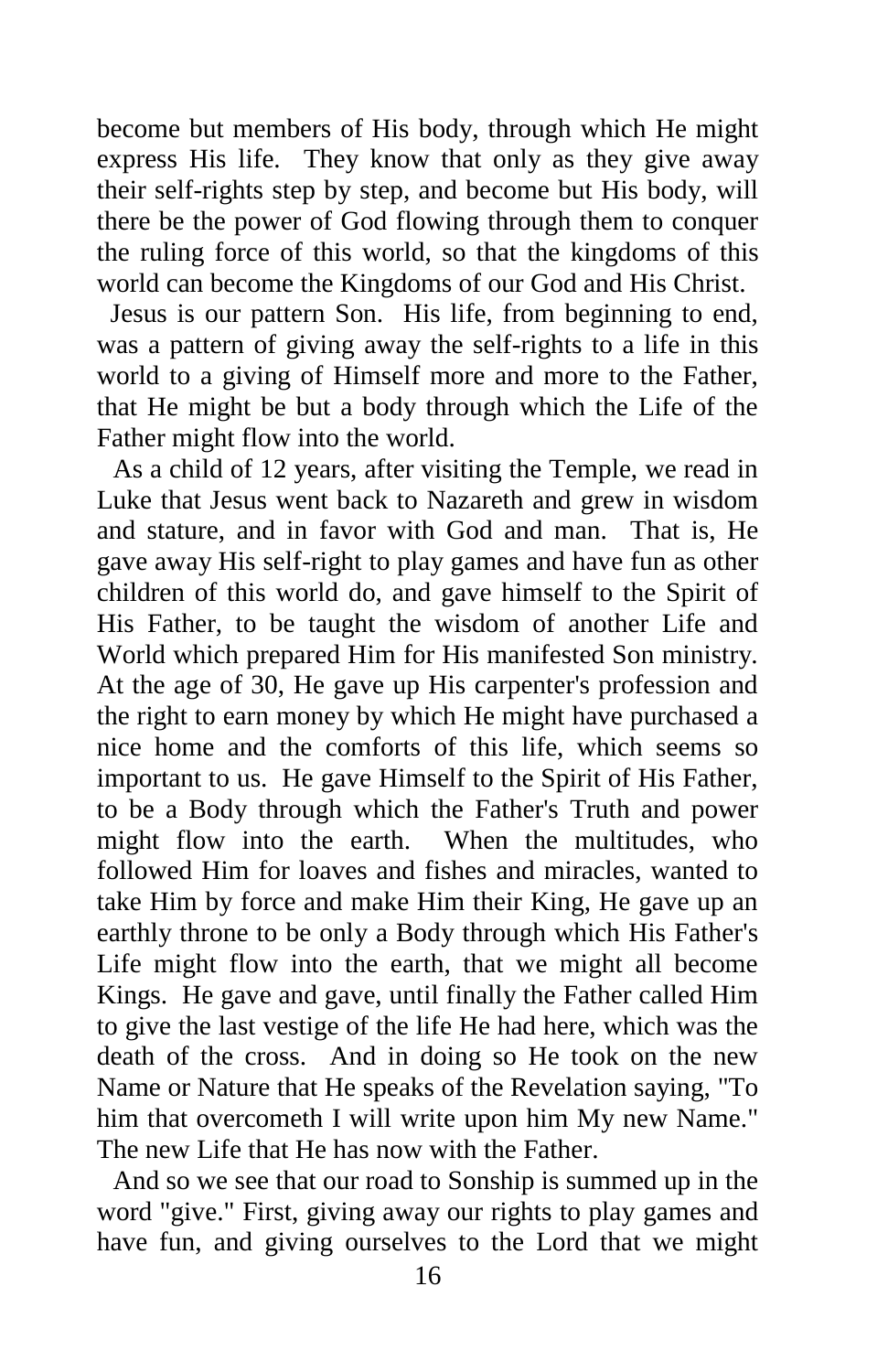grow in wisdom and stature in Him, to be prepared to go forth in manifested Sonship. Then, giving away our professions and our rights to make money, and purchase the comforts and pleasures of today, so that we might give ourselves to Him, as His Body going forth, that His Truth and His power might flow into the earth through us. Giving away our opportunities for earthly kingdoms and rulership, Giving, giving, giving. Until finally, one day, our Father calls us to give the last vestige of the self-life through the death of the cross, that we might take on His Life in fullness. Even as He said, "To him that overcometh I will write upon him My new Name."

Certainly Jesus was teaching this when He said, "He that will save his life shall lose it, but he that will lose his life shall find it." It is this great Truth, which constitutes true Sonship, that Jesus was trying to get over to us in the parable of the steward in our Scripture text for this message. You will notice the first verse of the parable begins with, "And he said unto his disciples." This reveals to us that truth He taught here was only for those who were disciples. He did not teach this Truth to the masses for the masses were not ready for it. The Truth Jesus taught here concerning stewardship, or giving, is not of the masses of baby Christians who still argue about tithing, and must have offering plates stuck under their noses and exhorted to give a little to God. This Truth can only be borne by disciples who are ready to enter into Sonship and give their all to God.

You see, there is a great difference between a disciple and a Christian, or believer. Most Christians do not know that not all Christians are disciples. The word which is translated disciple in the King James translation of the Scripture is but the translation of the original Greek word which means student or learner, or one who is seeking to learn the mind of his master. Certainly it should be evident to any honest observer that not all Christians are students or learners of Jesus. Most do not care whether they ever learn the mind of Christ or not. If they did, there would be no need for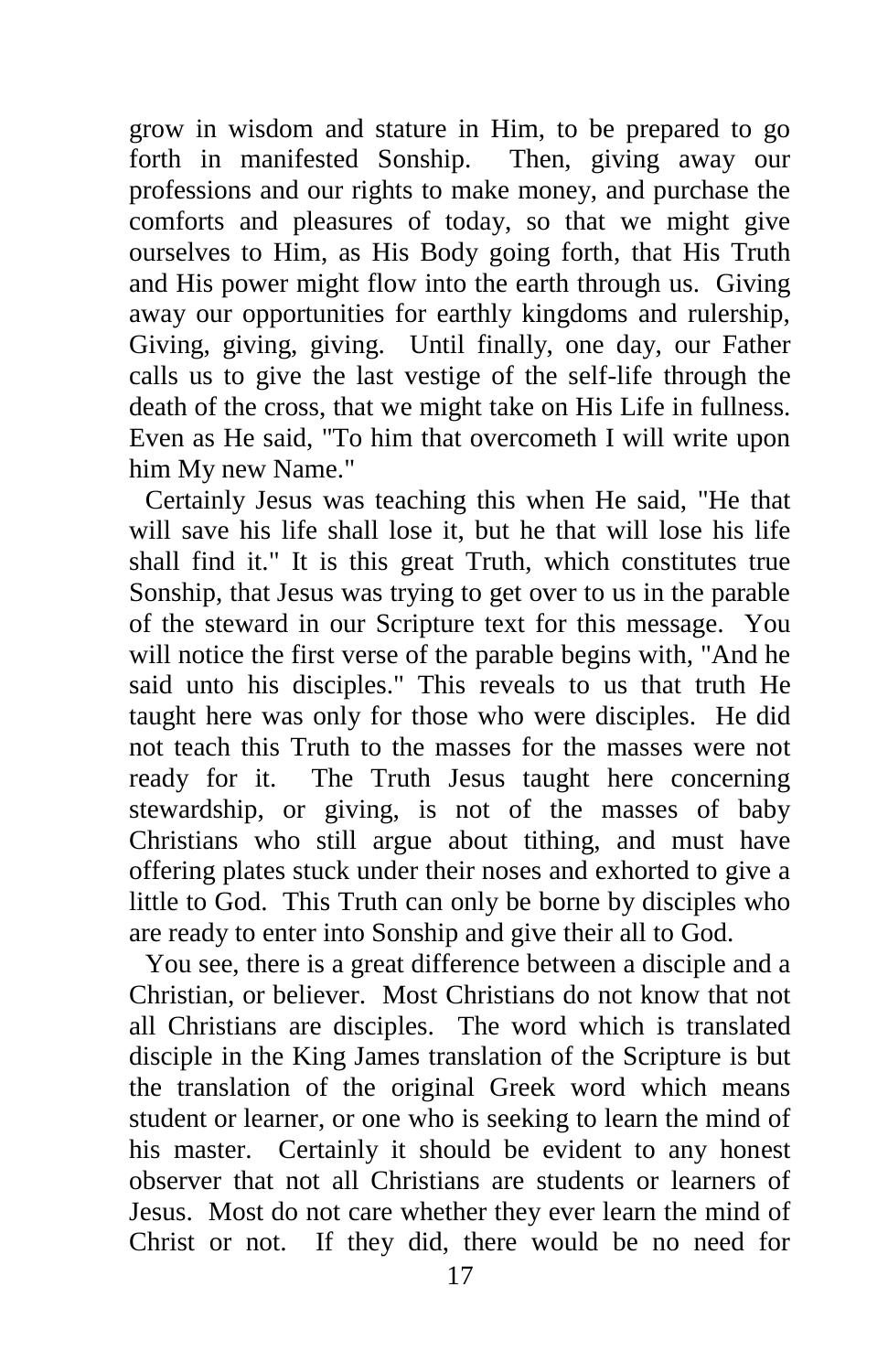visitation programs to drag them to Sunday school where they can be taught. Most Christians are satisfied to take Christ as a fire insurance policy to escape hell and they care nothing about knowing the mind of Christ.

 Still, the word disciple, in Jesus' day carried a greater meaning even than that. In Israel in Jesus' day there were a number of great religious teachers who were called masters. A great teacher named Hillel was one of the masters, also Gamaliel, the great master at whose feet the apostle Paul sat, for Paul was one of his disciples. Because the Jews did not accept Jesus as the Saviour as we do, He was considered to be just another great teacher or one of these great masters, whose disciple must take all that he had and lay it at the master's feet and move into the house with the master 24 hours a day, and wherever the master went, all the disciples followed in his footsteps, and he was continually teaching them. If the master went down to the market-place to get the daily produce, the disciples followed, and he was continually teaching a truth here and a truth there.

 If this is not what Jesus taught His disciples must be, then I do not know what the New Testament means when He said, "Whosever forsaketh not all that he has and taketh up his cross to follow me, he cannot be my disciple "

 Of course He did not mean we should hate our relations in the anger sense of the word used today, but He was saying, except we put Him first above our loved ones, home, wife, children, yea, and even our own life, we cannot be His disciples. Now with that as a means of measuring, how many Christians do you know who are disciples of Jesus? But Jesus had a little flock of disciples who desired to follow Him all the way, and to them He could teach the great Truth of what true stewardship is.

 God's ultimate purpose for us is not that we give Him ten per cent, but 100 per cent. God wants all that we are and all that we have to give toward bringing in His Kingdom. Those disciples that Jesus spoke to could understand and bear that. Even so today, in every city in the land, Jesus has a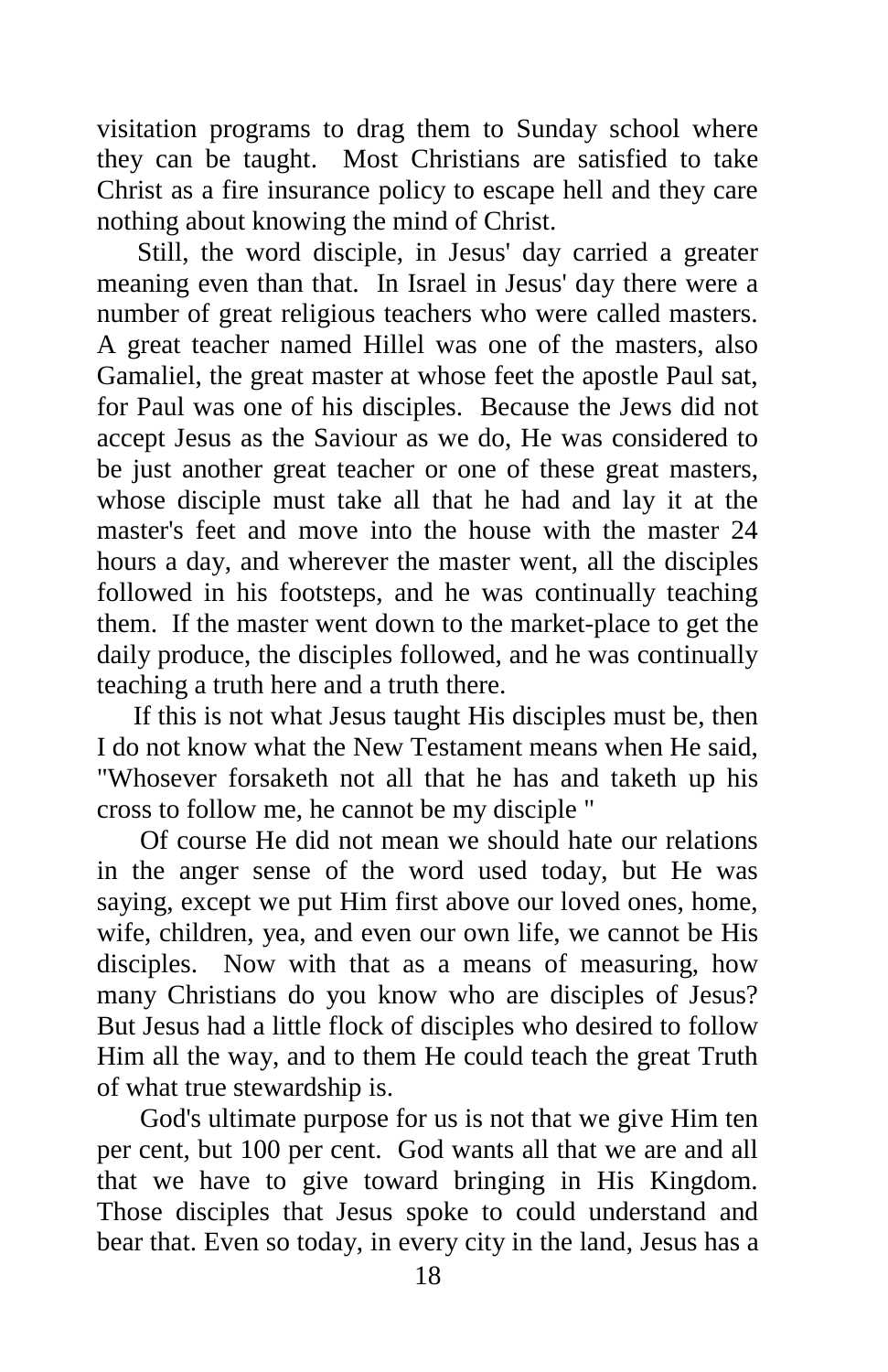little flock of disciples who long to know His mind and to enter into Sonship. It is to them that this message is written.

 Then Jesus gave the parable of the unjust steward. In order for you to understand the Truth that is here, it is necessary first for you to know the definition of the word steward. A steward is one who is given complete charge over another's goods, to dispense them wisely, not for his own pleasure and purpose. And so Jesus told of an unjust steward who had dispensed his master's goods wisely. He heard that he was soon going to be called to account for his stewardship and so lose his job. So in order that when he lost his job he might be given a job in one of their houses, he called all his master's creditors to him. To one he said, "how much owest thou my master," and he answered, "A hundred measures of oil." He said in essence, "I am going to do you a special favor and take fifty measures of oil off your bill." All this he did that he might gain favor with them, so that when he lost his job as steward, he might get a job in their house.

As I studied this Scripture, for years the thing that puzzled me the most was that the Bible says the Lord Jesus commended this steward for what he did. I could not understand why the Lord commended him. It seemed he was pulling an underhanded trick to me. But then as I began to see the Spirit of the Word, and not the letter, I understood. It was not the way he did it but what he did that Jesus commended, in that he used what he had at the time to prepare for his future. He used the position and authority and all that he had at the time to insure his future - to win favor with his master's creditors -- so that when he lost his present position he could secure a job with them in the future. In other words, he invested what he had at the time to prepare for his future.

 It was this that Jesus commended and it was this Truth Jesus was teaching. It was in this that Jesus said that the children of this world are in their generation wiser than the children of light.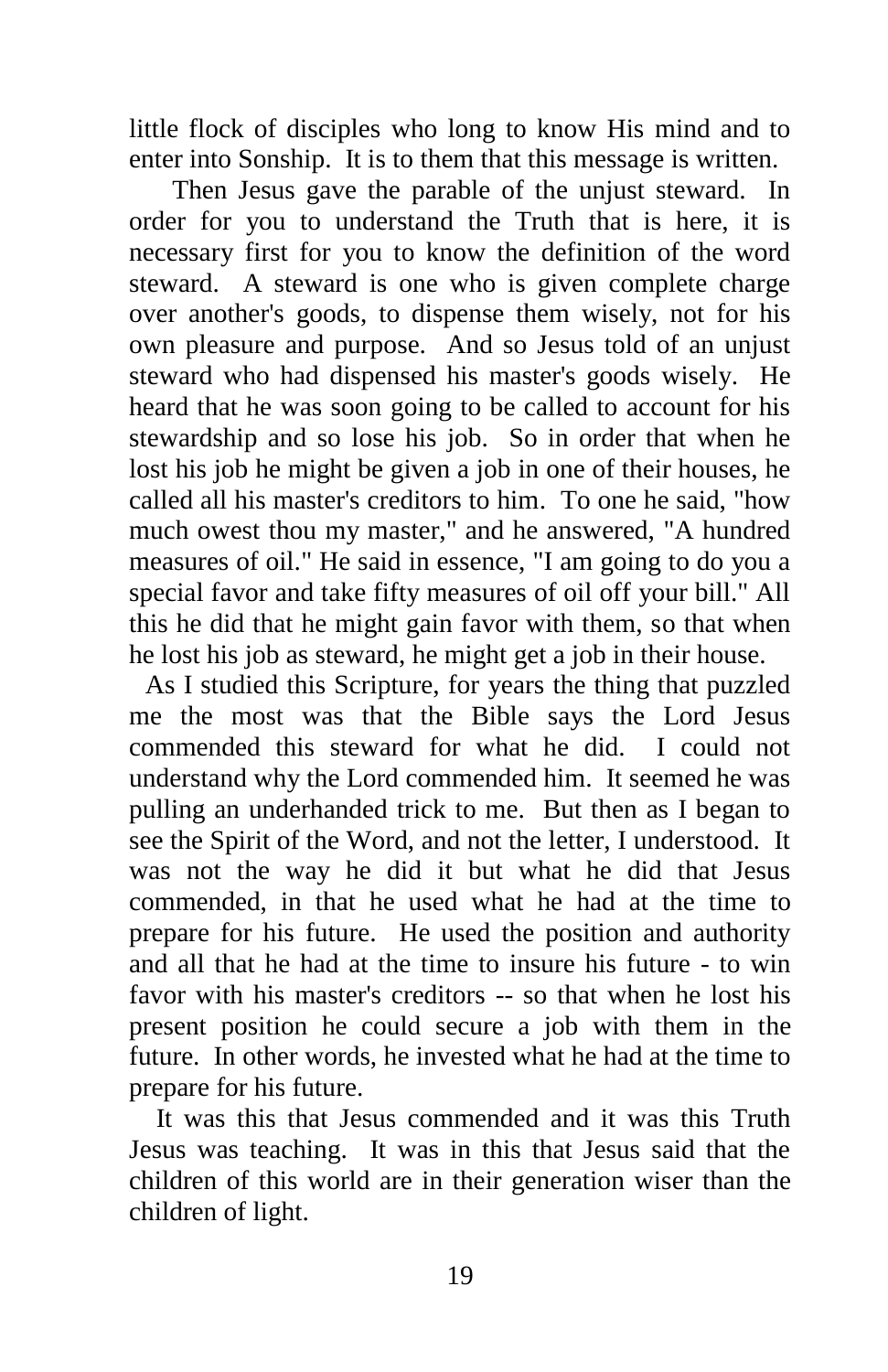And certainly we see that, in the matter of investing what they have to prepare for their future, the children of the world are wiser than the children of light. Any old, unbornagain businessman knows that if he does not step out on faith and invest the capital that he has in his business, that that business is not going to bring him much of a future. If, when his profits begin coming in, he puts them in a savings account and does not invest them right back into the business. And he must do it by faith, for as he invests what he has, he has no guarantee but his faith that it will bring its returns. And the businessmen of this world, whatever they believe in, they will invest all that they have in it, they will mortgage their home, their car and everything they have in faith that their doing so will insure them their future.

All we have to do is look around us in the Church to see that Jesus spoke Truth when He said, "In this, the children of the world have more wisdom than the children of light. How is it with the children of the Church? Are they investing all that they have to prepare for their Eternal future? Our heavenly Father has invited us to invest in the biggest proposition the world will ever know, the Kingdom of God. God spoke through the prophet Daniel and said, this Kingdom is going to become a great mountain and fill the whole earth. It has the wisest, most powerful leader of any business that ever was, Almighty God. But how many of the children of light have enough faith in this business to invest their all and stake their whole future on it.

It is as if a father came to his son and said, "Son, I have great plans for my business. I plan to expand it until it fills the whole earth. And I want to give you opportunity to get in on the ground floor and invest in it.

And according to how much you invest you will receive equal return on your investment. Then the son answers. "Well, dad, I will tell you, I have about enough faith in you and your business to invest about a tithes worth, about 10 per cent in your business. But I had better save out about 90 per cent, for there is another fellow over here who has a business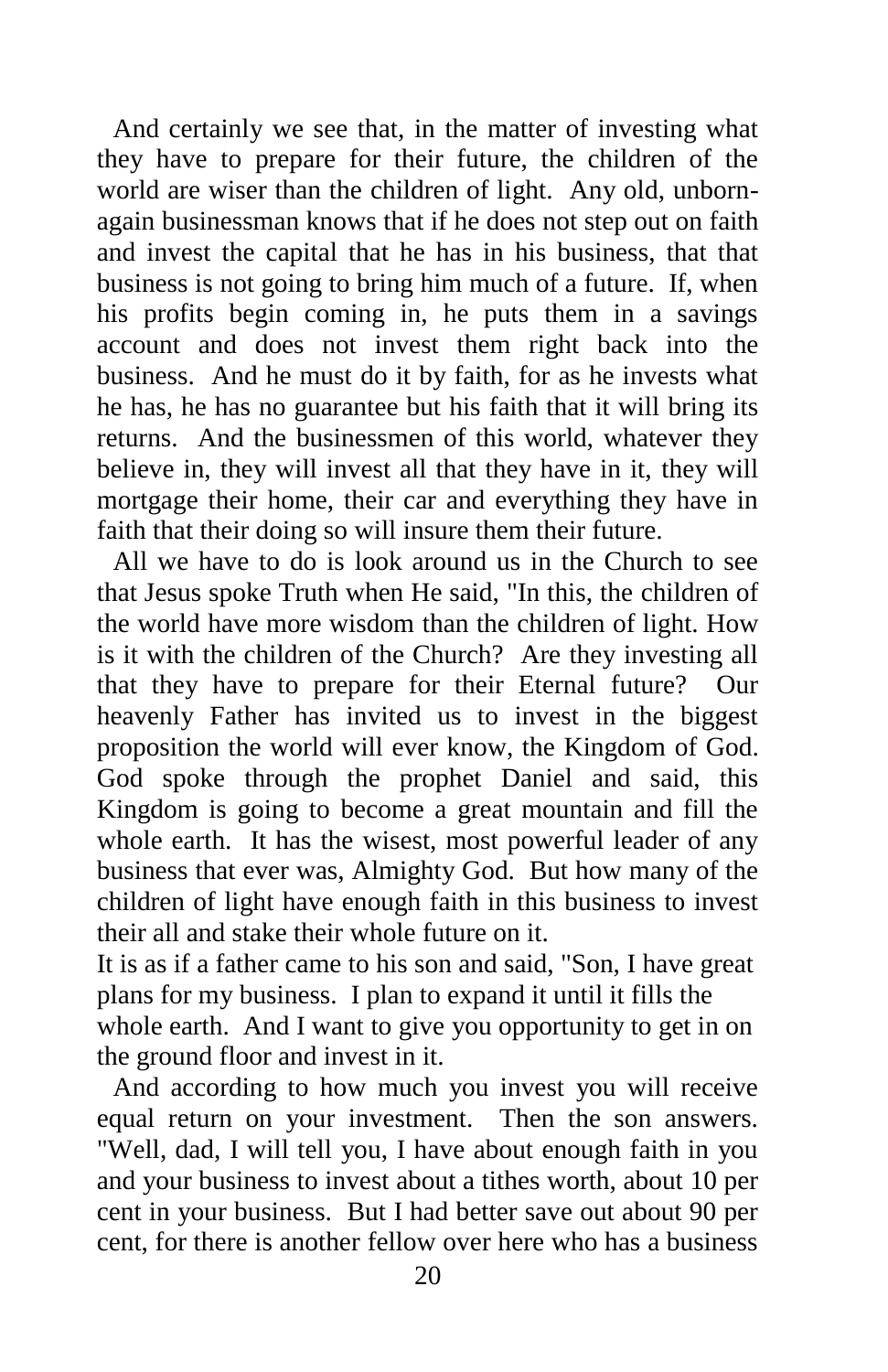called the world. His business is a lot bigger and more powerful than yours right now. I know you have some great plans for your business, but your competitor Lucifer has a going thing now. I guess I'd better invest about 10 per cent gamble with you." Is not this what the children of light are saying to the Father today? Let us go on record right now and say that we do not believe in tithing today. Tithing was given by God as a law four thousand years ago, to a people of God who were so low on the spiritual ladder and so spiritually depraved that God had to give them a law commanding them to give 10 per cent of themselves to Him to get them started down the road of giving. But Jesus came nineteen hundred year ago, and though He commended tithing of mint, anise, and cummin as a start toward God's ultimate purpose, at the same time he gave a fuller revelation of God's will: the giving of ourselves to God, for Jesus said the revelation for the New Testament age is, "Give and it shall be given unto you. Good measure, pressed down and running over."

 With this New Testament age revelation Jesus took the specific limitation of amount away forever. God had only used it as a law to bring us to the point where he could reveal His great life principle, that we are continually giving away to others we bring a limitless flow of provision from God into our own lives. Also, that we might give away more to others, and thus become a channel or body through which the provision and blessing of God can flow into the world.

 The revelation of God in this New Testament Sonship age is not, 10 per cent but, 100 per cent. All that you are, and all that you have, flowing out to others to bring in the Kingdom of God, and as you do a limitless supply of the provision of God and the life of God will be opened unto you.

The preachers who are still preaching tithing today are just 2,000 years behind God in their revelation of His purpose. They are still preaching 10 per cent Christianity and then they wonder why they only get 10 per cent Christians. They are always puzzled because their people do not give as they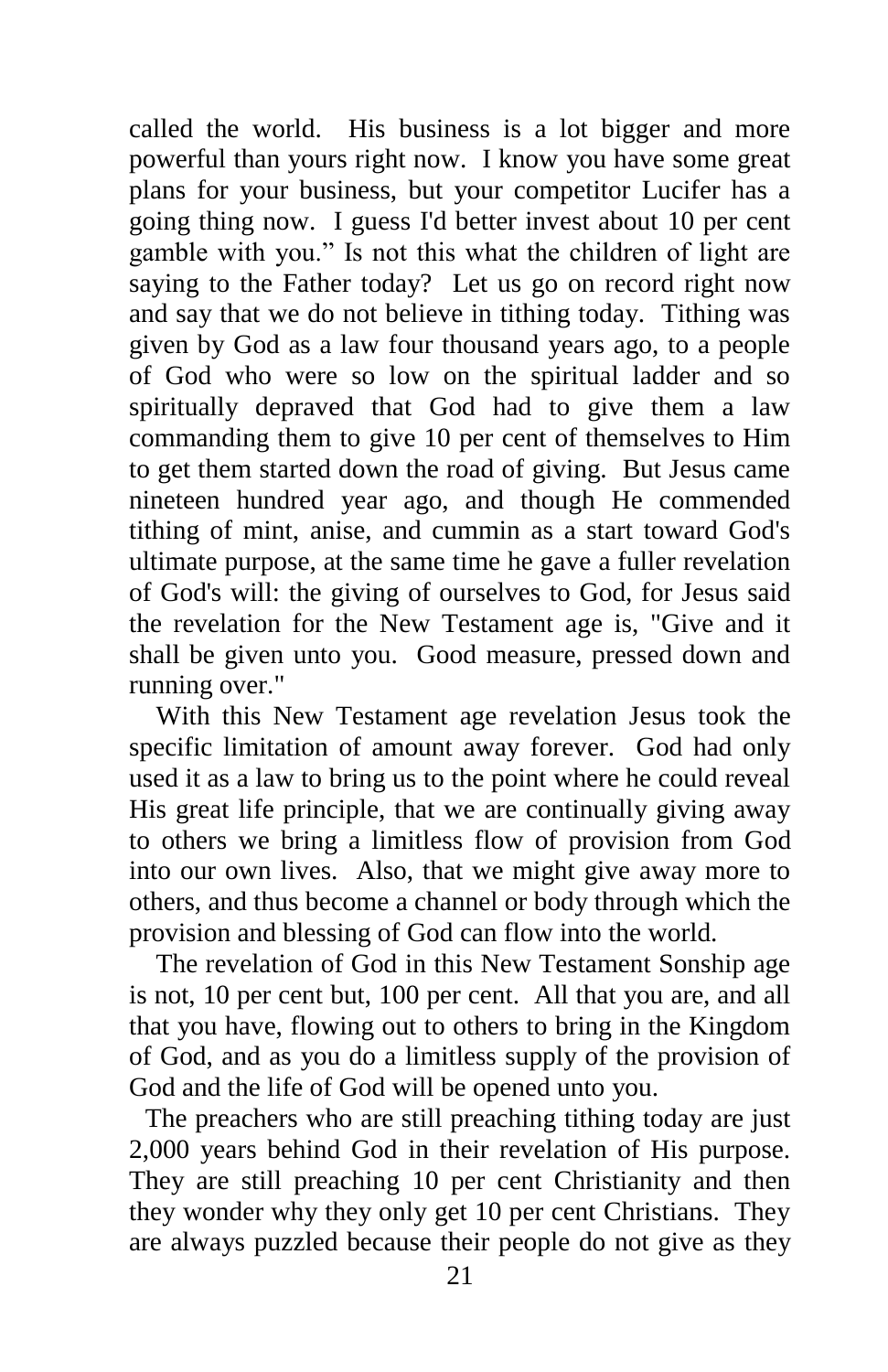should, or pray as they should, or attend church as they should. The answer is very simple. They preach only 10 per cent Christianity so they get 10 per cent Christians. If you preach 10 per cent Christianity you are only going to get 10 per cent Christians, if you preach 100 per cent Christianity, you are going to get 100 per cent Christians. In our assembly in Miami we have never passed an offering plate in eight years. We have only placed a little miniature church back by the door and the people give as the Spirit of the Lord speaks to them. Until recently there has not been more than one hundred in attendance at our services, including children, yet God has shown us miracles financially. He has given us four planes to fly ministries over the world with the Word of God, a twenty-two hundred dollar tape reproducer goes continually, making tapes to fill orders that we receive from all over the earth for God's end-time truths. Our publication goes to many places in the earth each month with the Word of God. We are often asked, "How do you do so much financially with so few people." The answer is, we preach Sonship, not servantship. Sonship giving, not lawgiving. One hundred per cent Christianity, not 10 per cent Christianity. Stewardship, not tithing. We know what Jesus meant when He said in Luke 16:12, "If therefore, ye have been unfaithful in the unrighteous mammon who will commit to your trust the true riches?"

We have the revelation that nothing belongs to us. We are only stewards of our Father's possessions. For all things that were ever created belong to Him; including our own bodies and the air that we breath. Everything belongs to Him. "The earth is the Lord's and the fullness thereof," saith the Psalmist. That word "fullness" means everything. He has only put us here as stewards over His possessions. He lets all things pass through our hands to test us and to see if we will show ourselves good stewards by using them only to fulfill His purpose and for His glory. Thus, either proving ourselves worthy to inherit the true riches of heaven; or seeing if we will use them for our own selfish purposes,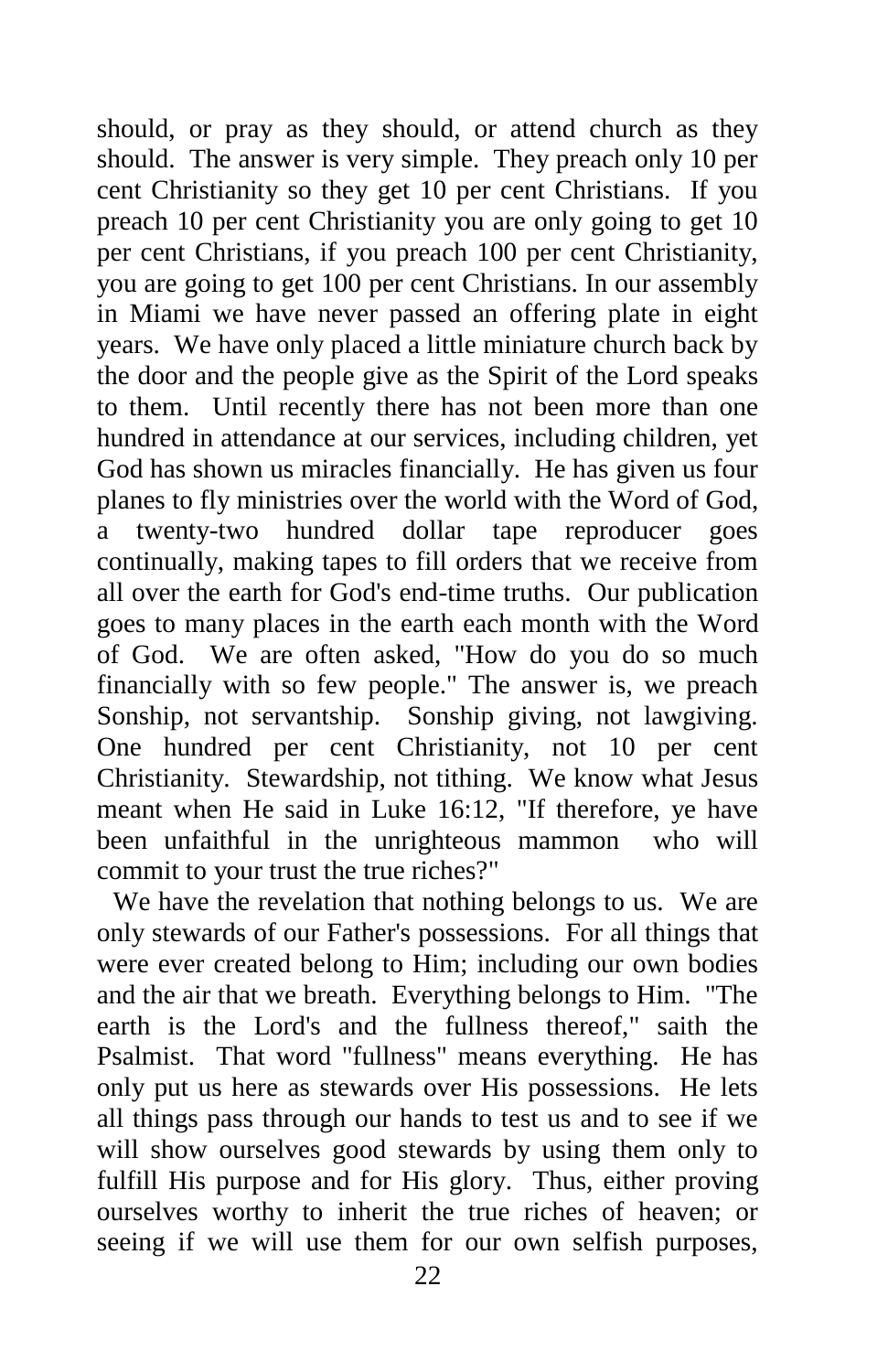satisfying our lust for prestige, pleasures, and the comforts of this world.

 Jesus said, "If therefore ye have not been faithful in the unrighteous mammon, who will commit to your trust the true riches?" The unrighteous mammon He speaks of here includes all things material in this earth, as contrasted to the heavenly, Spiritual things. This unrighteous mammon includes all monies, all material goods, even our own fleshy bodies. If we prove ourselves unfaithful stewards of God in our dispensation of these things, certainly He is not going to commit to us the true riches, the heavenly, Spiritual treasures, which include all the supernatural gifts of the Spirit in I Corinthians 12, and all the other virtues and powers of Jesus, even unto the measure of the stature of the fullness of Christ.

 Wake up, Christian, recognize that your sojourn in this earth is just a testing ground. A place where God puts you as steward over His goods and lets them pass through your hands to test you, to see if you will dispense them all to fulfill His purpose and bring in His Kingdom or to see if you will use them selfishly for your own purposes and glory and thus prove yourselves unworthy to inherit the true riches.

 It is for this revelation in Miami that we live and exist and breathe each day. To prove ourselves worthy stewards to inherit the true riches, by using all our Father puts in our hands to fulfill His purpose and bring in His Kingdom. This is what enables us to do so much financially without passing offering plates.

 Jesus said in our Scripture passages, "He that is faithful in that which is least, is faithful also in much," and "He that is unjust in the least, is unjust also in much." That word "faithful" means full-of-faith. The unrighteous mammon of this earth that God lets pass through our hands, is least on the scale of God's heavenly treasures that He has for those who prove to be full of faith in His Kingdom. The Spirit said through Paul, "Eye hath not seen, nor ear heard neither hath entered into the heart of man the riches of the glory that God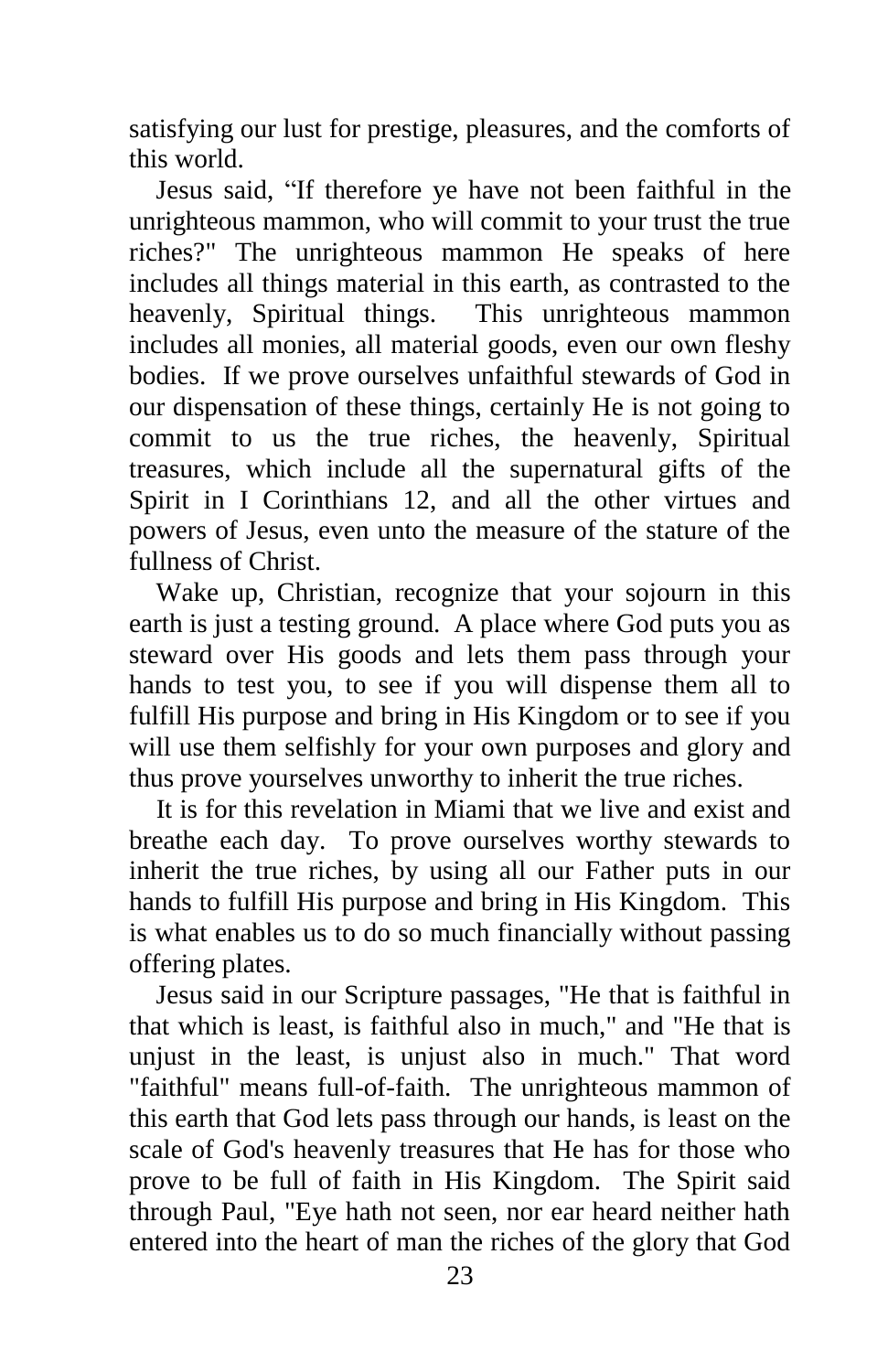hath prepared for them that love Him." If we prove ourselves un-full-of-faith in the unrighteous mammon, God would not be foolish enough to commit into our hands His eternal treasures, for He knows we would be unfaithful in that also.

 I hope as we teach this, no one will take it as an excuse to stop tithing, unless they are going to stop 10 per cent only that they might go on to 100 per cent. The Christians who have never been full of faith or faithful enough to trust God even in 10 per cent worth by tithing, need never hope to inherit the true riches. Jesus said. "He that is faithful in a few things, I will make him ruler over many things."

 I have known many so-called Full Gospel Christians who are always shouting about the big faith promise such as "these signs shall follow them that believe, they shall cast out devils, heal the sick," etc. These same Christians have never been full-of-faith or faithful enough to even start tithing and stepping out in God's 10 per cent worth. Certainly they need never hope for Jesus to make them ruler over the big promises. Only as we prove ourselves faithful on these lower levels does He give us the revelation, the anointing and power of His Spirit, to rule over the big promises.

 Many Christians are yet so carnal and physical in their understanding of the Word of God that they think when Jesus said, "lay not up treasures on earth but lay up treasures in heaven," that He was talking about some carnal, physical treasures being piled up in some heavenly city somewhere, and because of their good works down here that their physical treasure would be given to them when they get up there. This is far, far from the truth. The heavenly treasures or the true riches Jesus spoke of, are the supernatural gifts of the Spirit, the revelation of the Spirit, the anointing of the Spirit and all those spiritual treasures which enable us to do the works Jesus did, and even greater works. Those who do not prove themselves faithful on the lowest level of stepping out in faith in God, by the giving of money, the unrighteous mammon, need never hope to have the real anointing of God and power of God in their lives.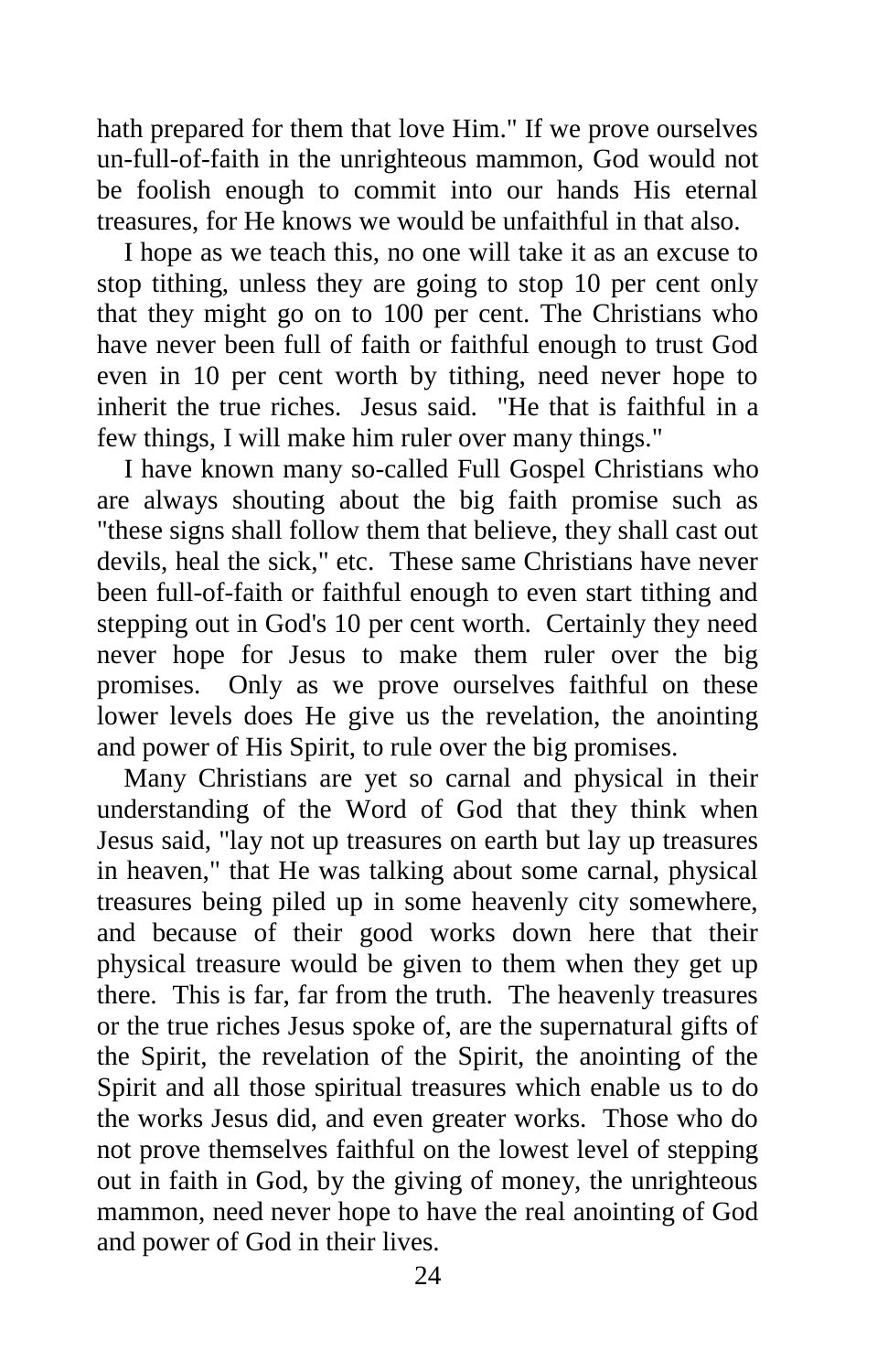If you have not been faithful in that which is another man's, who shall give you that which is your own? Most Christians are always talking about the day when they are going to receive their eternal inheritance from their heavenly Father. However, if they do not let God do a work in them to prove them faithful in the testing period they are going through now, they will not receive an eternal inheritance. During our present pilgrimage through this age, God is placing His goods in our hands to test us as His stewards, to see if we will be faithful stewards and use His goods to fulfill His purpose and to bring in His Kingdom, or if we will use them for our own purposes and our own story. steward who uses any of his master's goods for his own purposes is an unjust, unfaithful steward. Those who prove themselves good stewards will inherit the true riches and the eternal inheritance. Those who do not invest all in the Father's purpose will prove themselves unworthy to inherit the true riches. For what father, though he had a son, who is legally heir to all his business and fortune, would be foolish enough to turn over that business to a son, who had so little confidence in his father's business that he invested 90 per cent of his time and money into his father's competitor's business and only 10 per cent in his own inheritance. No father would be so foolish as to turn his whole business over to such a son. Neither will our heavenly Father be foolish enough to turn the inheritance over to such a son. It was He that said through Jesus, "if you have been unfaithful in that which is another man's, who shall give thou that which is your own."

Those who are giving a tithe, or 10 per cent of their time, money, talent, etc. into the Kingdom of God, and 90 per cent acquiring the comforts and pleasures of this world, are like a foolish son in this natural world whose father is very rich and has a great business; but instead of spending all his time and energy and money proving to his father he is growing strong and wise and mature, and therefore ready to have that inheritance turned over to him, he only spends 10 per cent of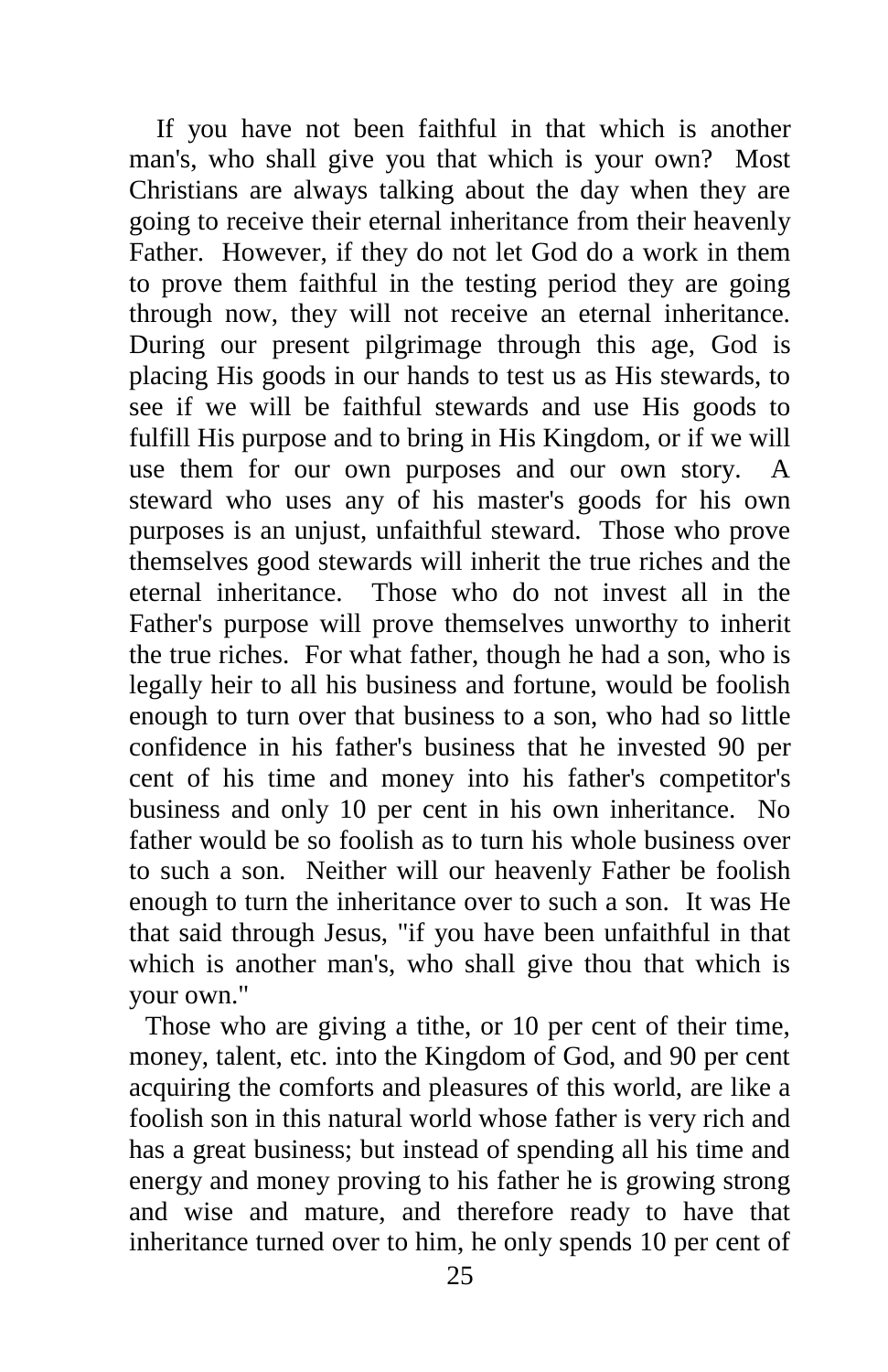himself in his father's business, only what the law demands. The rest of his time and money he spends drinking, dancing, reveling, and whoremongering. Then when he gets 21 years old he expects his father to turn all his inheritance over to him anyway so he can go on consuming it on his own lust. No wise father would be foolish enough to do so. Neither shall our heavenly Father do so. Only those who prove themselves just and faithful by investing all that He has made them stewards over are going to be worthy to inherit the true riches.

To this agrees the parable of the talents. In the parable, Jesus spoke of a certain Lord who went into a far country to receive for himself a Kingdom. He left talents with his servants that they might invest them and thus bring forth that Kingdom. When he returned, the servant who had five talents had invested all five and the master said, "Thou good and wise servant." But the servant who put his talent in a savings account said, "Lord, I have saved your talent," and heard, "Thou wicked and unfaithful servant, thou knowest that I required thee to invest my talent that it might bring interest, be thou cast into outer darkness."

 Many Christians today who have thousands and thousands of dollars laid up in savings accounts in banks are going to be so embarrassed, because the day of the Lord's appearance is at hand. They're going to be caught with it even as the servant who laid up his talent in a napkin.

Jesus did not judge or reward the servants as to who invested the most talents, but rather on the basis of whether each invested all that he had. The five talent servant could not invest ten talents. He had only five. But his reward was just as great as he who invested 10 talents because he invested all that he had. Jesus did not teach 10 per cent, or tithe investment in the Kingdom. He taught 100 per cent. All that we are and all that we have toward bringing in the Kingdom. The day is going to come in God's glorious move of Sonship when the businessman is going to operate his business, not for himself, but to bring in the Kingdom. He